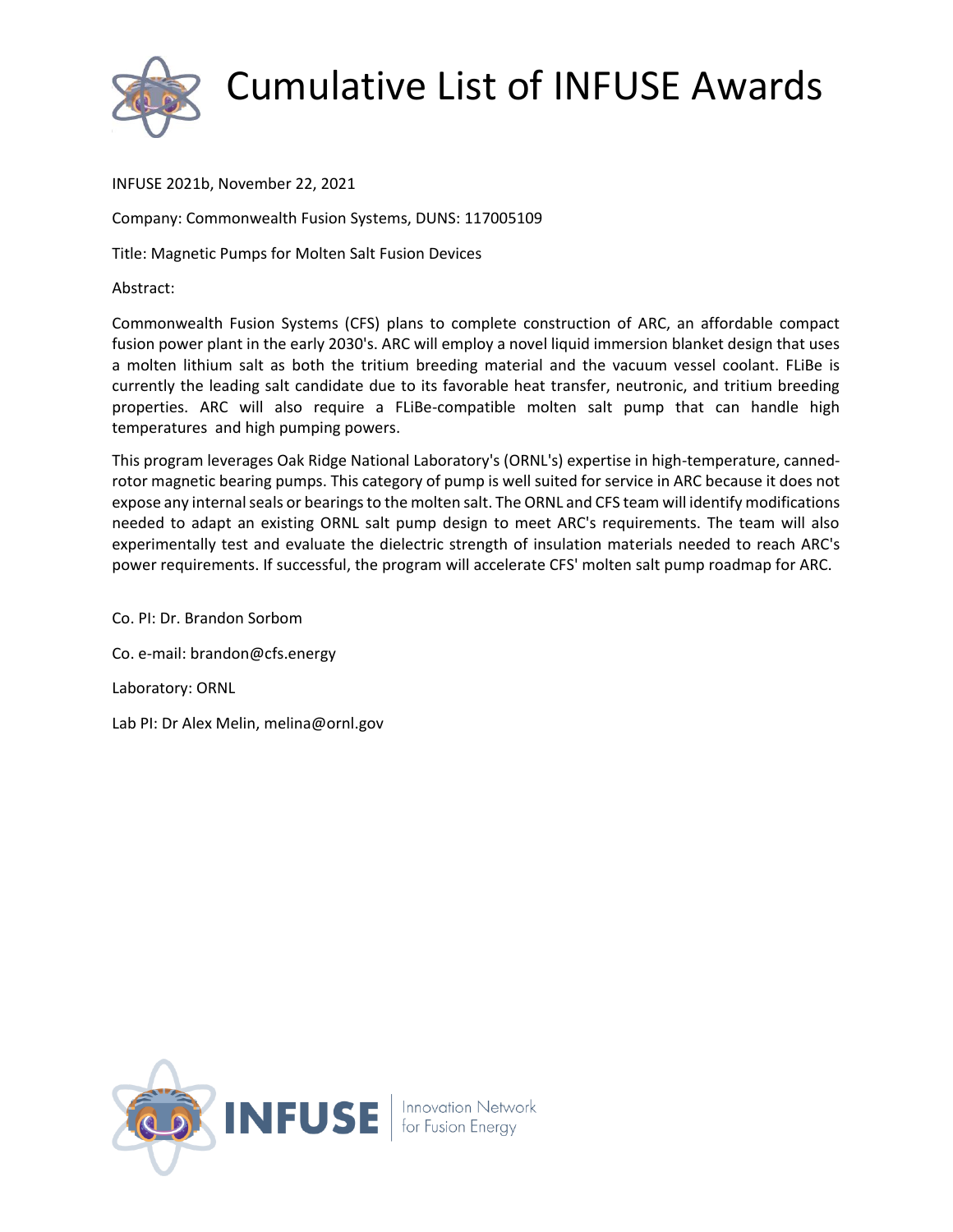

INFUSE 2021b, November 22, 2021

Company: Commonwealth Fusion Systems, DUNS: 117005109

Title: Neutron Ion Handshake for Fusion Materials

Abstract:

Commonwealth Fusion Systems plans to complete construction of ARC, an affordable compact fusion power plant in the early 2030's. ARC's vacuum vessel needs to withstand high temperatures, mechanical loadings, and intense neutron radiation fields. A testing program is required to enable the judicious selection of structural materials that can withstand radiation-induced degradation. However, such programs have been hampered by the lack of appropriate neutron sources, long program timelines and high costs.

This program leverages the unique *in situ* ion irradiation transient grating spectroscopy facility at Sandia National Laboratories and its state-of-the-art shared materials analytical facilities to establish an equivalency between ion irradiation and neutron irradiation testing of candidate materials. If successful, the program will simplify and accelerate ARC materials testing, enabling testing of fusion-relevant materials at speeds three orders of magnitude faster than is possible with neutron irradiation test reactors.

Co. PI: Dr. Brandon Sorbom Co. e-mail: brandon@cfs.energy Laboratory: SNL Lab PI: Dr. Khalid Hattar, khattar@sandia.gov

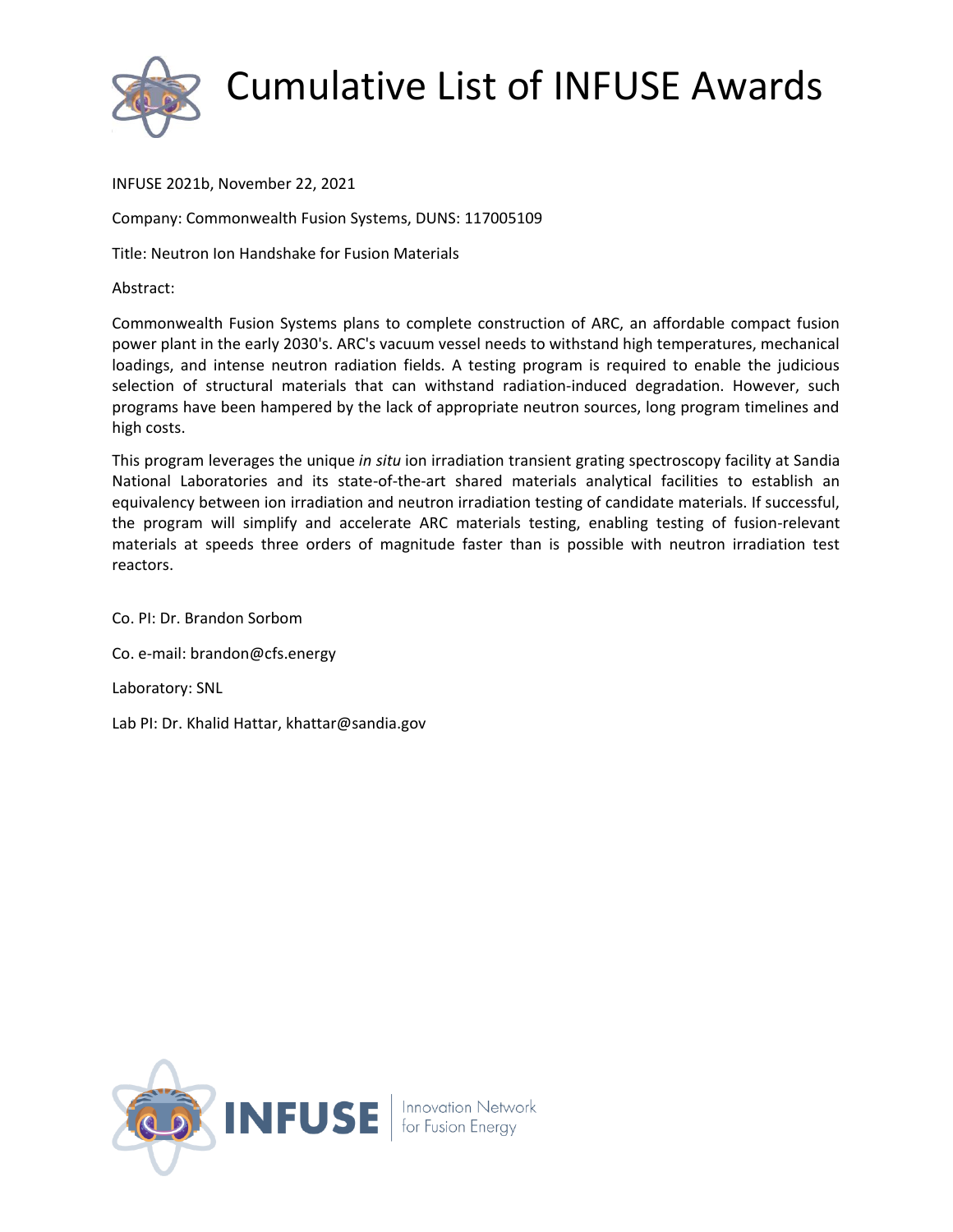

INFUSE 2021b, November 22, 2021

Company: Energy Driven Technologies LLC., DUNS: 080060913

Title: High Heat Flux Exposure of PFC Candidate Fine-Grain Dispersion-Strengthened Tungsten Materials

Abstract:

Energy Driven Technologies (a.k.a. Editekk) is developing a plasma facing material for future burningplasma magnetic thermonuclear fusion reactors. While tungsten is an attractive option due to its high melting temperature, good thermal conductivity, and high sputtering threshold, current monolithic tungsten suffers from brittleness and grain growth under heavy thermal loads. Editekk' s approach is to use advanced manufacturing to create fine-grain dispersion-strengthened tungsten to improve thermomechanical properties. To achieve this goal and offer a material solution, this project will subject candidate samples to prototypical high heat fluxes using an electron beam facility. These tests will demonstrate material performance under extreme thermal loading and check for damage, such as melting and crack formation, as well as microstructural changes, such as grain growth. Results of these tests will guide development of the manufacturing process and demonstrate feasibility of Editekk' s material design approach.

Co. PI: Mr. Zachariah Koyn

Co. e-mail: zkoyn@editekk.com

Laboratory: ORNL

Lab PI: Dr. Travis Gray, graytk@ornl.gov

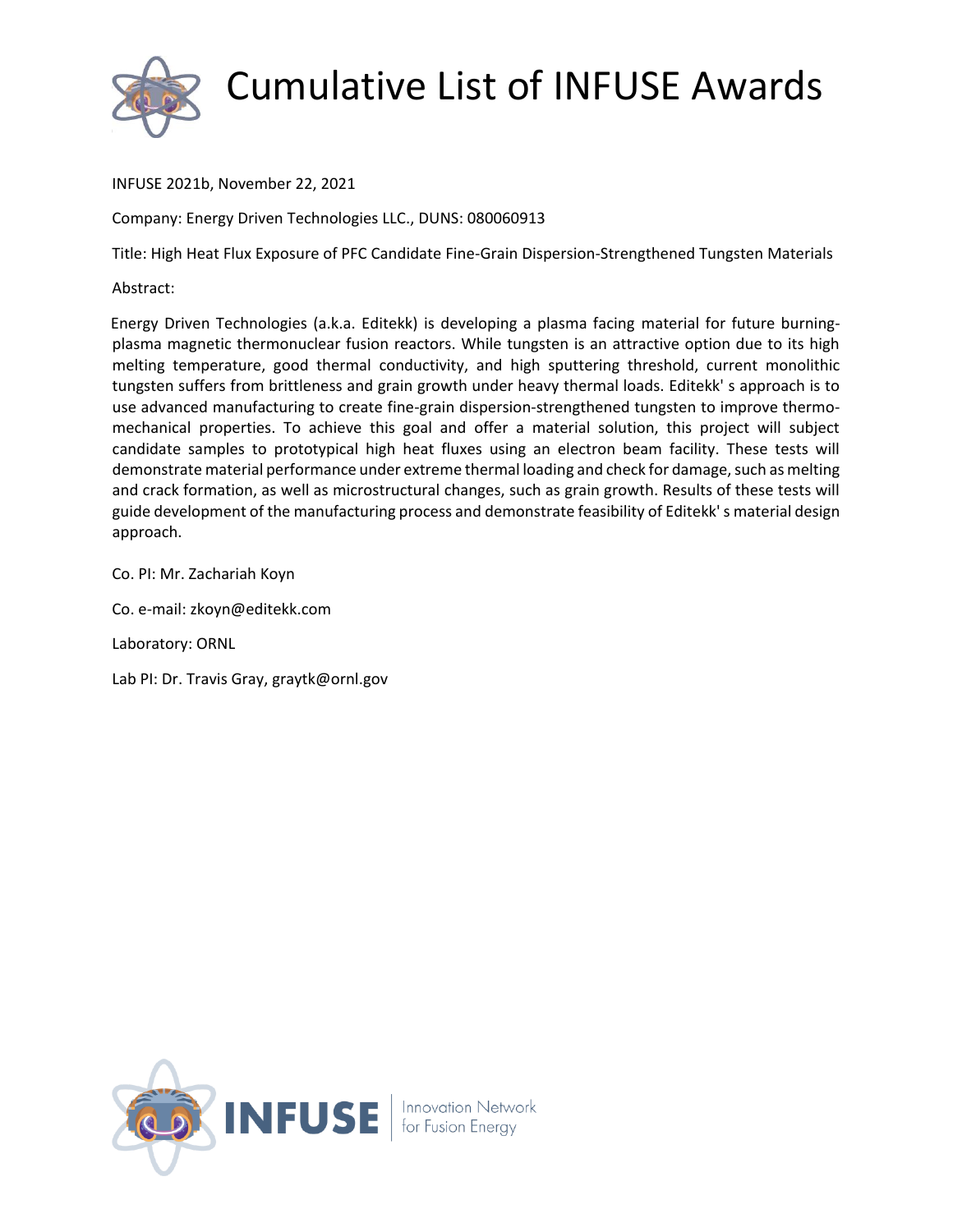

INFUSE 2021b, November 22, 2021

Company: Energy Driven Technologies LLC., DUNS: 080060913

Title: Mechanical Characterization of PFC Candidate Fine-Grain Dispersion-Strengthened Tungsten **Materials** 

Abstract:

Energy Driven Technologies (a.k.a. Editekk) is developing a plasma facing material for future burningplasma magnetic thermonuclear fusion reactors. While tungsten is an attractive option due to its high melting temperature, good thermal conductivity, and high sputtering threshold. Current monolithic tungsten suffers from brittleness and grain growth under heavy thermal loads. Editekk's approach is to use advanced manufacturing to create fine-grain dispersion-strengthened tungsten to improve thermomechanical properties. To achieve this goal and offer a material solution, this project will test the high temperature mechanical properties of candidate materials including tensile strength, ductile-to-brittle transition temperature, flexural strength, thermal diffusivity, the ability to inhibit grain growth after prolonged exposure to high temperatures and how this exposure affects properties, such as hardness. Results of these tests will define mechanical properties, guide the development of the manufacturing process, and demonstrate feasibility of Editekk's material design approach.

Co. PI: Mr. Zachariah Koyn

Co. e-mail: zkoyn@editekk.com

Laboratory: ORNL

Lab PI: Dr. Lauren Garrison, garrisonlm@ornl.gov

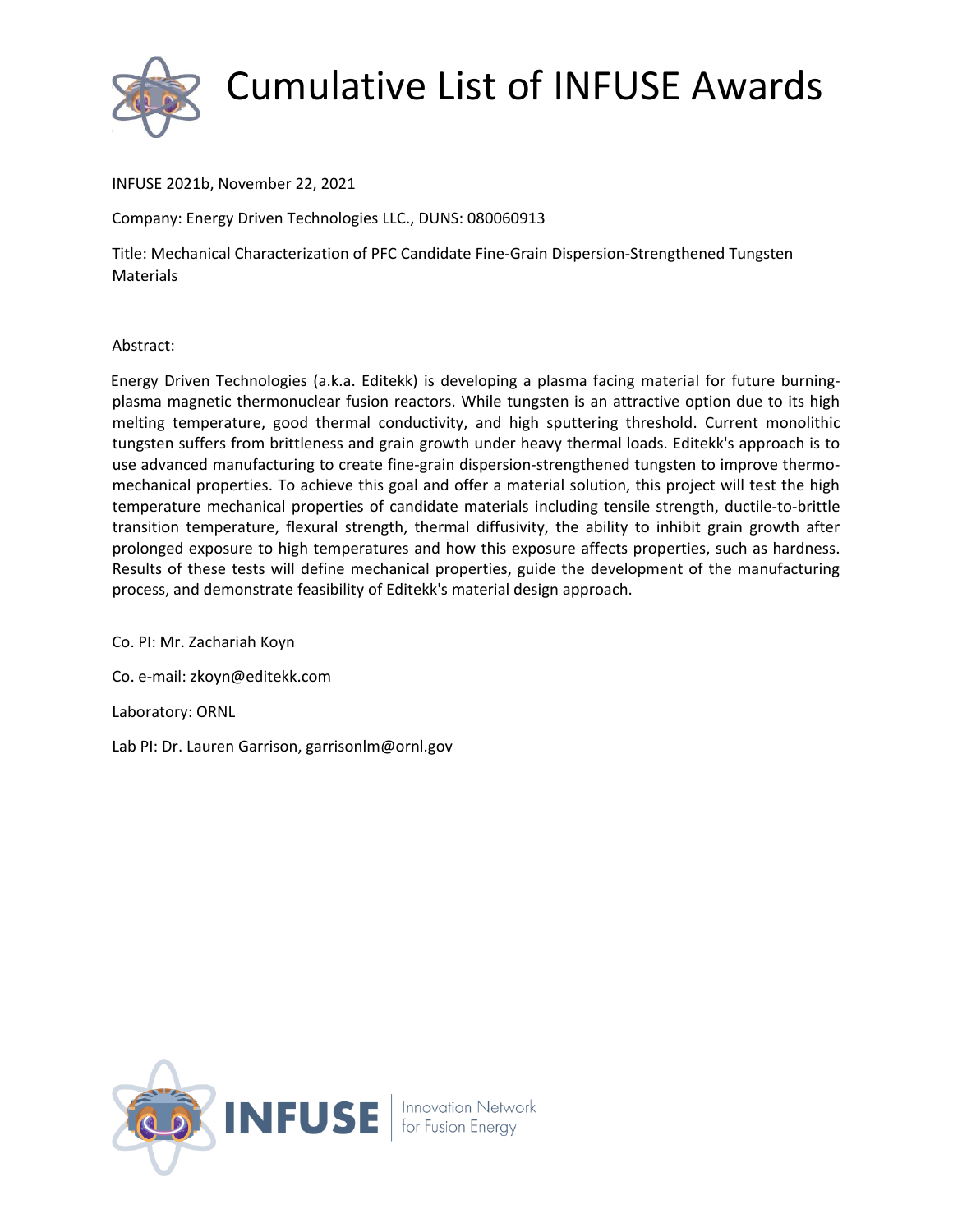

INFUSE 2021b, November 22, 2021

Company: General Atomics, DUNS: 067638957

Title: In-Field Performance Testing of a Novel HTS CICC for Practical and Cost-Effective Fusion Magnet Systems

#### Abstract:

High temperature superconducting (HTS) magnets could significantly enhance the performance of fusion devices and are recognized as one of the four first-tier transformative enabling capabilities to efficiently advance fusion technology. General Atomics (GA) is actively evaluating the technical feasibility of largescale HTS fusion magnets. One of the focus areas at GA is the demonstration of an HTS-based segmented toroidal field (STF) coil at a scale typical of a compact tokamak fusion device. GA's design of the STF coil uses a unique configuration of Conductor-on-Round-Core (CORC<sup>®</sup>) HTS cables in a Cable-In-Conduit-Conductor (CICC). The CICC concept is novel approach to have an internally cooled conductor with large current capacity. The use of CORC<sup>®</sup> compared to the stacked and/or twisted tape cables enable a round geometry and isotropic properties which are favorable attributes in terms of fabrication as well as tokamak operation. Thus, the CORC-based CICC design offers a simplified and cost-effective solution to large-scale HTS magnets. Under this project, GA is fabricating a 4 m long test article of the CORC®-based CICC that will be tested under high-applied currents and high magnetic field conditions at the DCC017 dipole system at Brookhaven National Laboratory. The parametric evaluation of the test article that includes the tight radius bend will retire key manufacturing risks by demonstrating the integrity of CORC® cable inside the copper stabilizer and welded SS conduit. If successful, the project will demonstrate the technical feasibility of full-scale HTS fusion magnets and provide a path towards compact high-density plasma fusion machines.

Co. PI: Dr. Zbigniew Piec

Co. e-mail: Zbigniew.piec@ga.com

Laboratory: BNL

Lab PI: Dr. Ramesh Gupta, gupta@bnl.gov

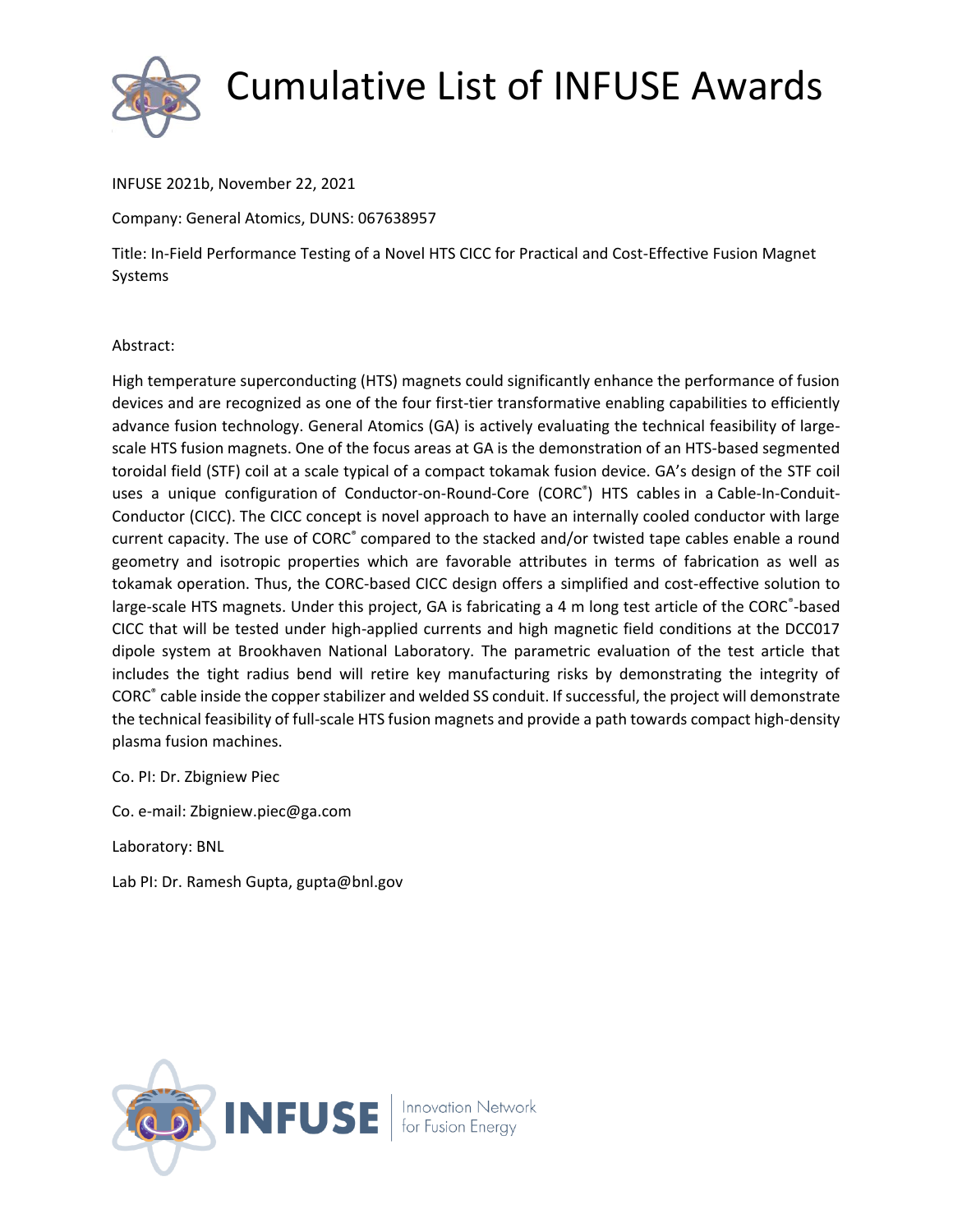

INFUSE 2021b, November 22, 2021

Company: Magneto-Inertial Fusion Technologies, Inc. (MIFTI), DUNS: 078640171

Title: Thermonuclear fusion verification of Staged Z-pinch fusion on a 0.5 MA LTD pulsed power generator

Abstract:

Magneto-Inertial Fusion Technologies, Inc. (MIFTI) is developing a fusion concept based on the oldest fusion idea, the Z-pinch, and refines it by surrounding the fusion fuel with a high atomic number cylindrical plasma shell. This so-called Staged Z-Pinch concept was recently successfully tested on the one million ampere pulsed power generator Zebra where krypton plasma shell compressed a deuterium target producing ten billion thermonuclear neutrons. MIFTI is about to start experiments on a five hundred thousand ampere pulsed power generator utilizing Linear Transformer Driver (LTD) technology which has more efficient energy coupling to the plasma load. We propose to use neutron diagnostics developed by the Lawrence Livermore National Laboratory to accurately measure the neutron yield on this machine. Monte-Carlo code simulations will clarify the neutron scattering properties of the LTD device and facility and will inform the interpretation of the neutron time of flight measurements along multiple sightlines, which are essential for establishing the thermonuclear neutron origin.

Co. PI: Dr. Emil Ruskov

Co. e-mail: emil@miftec.com

Laboratory: LLNL

Lab PI: Dr. Drew Higginson, higginson2@llnl.gov

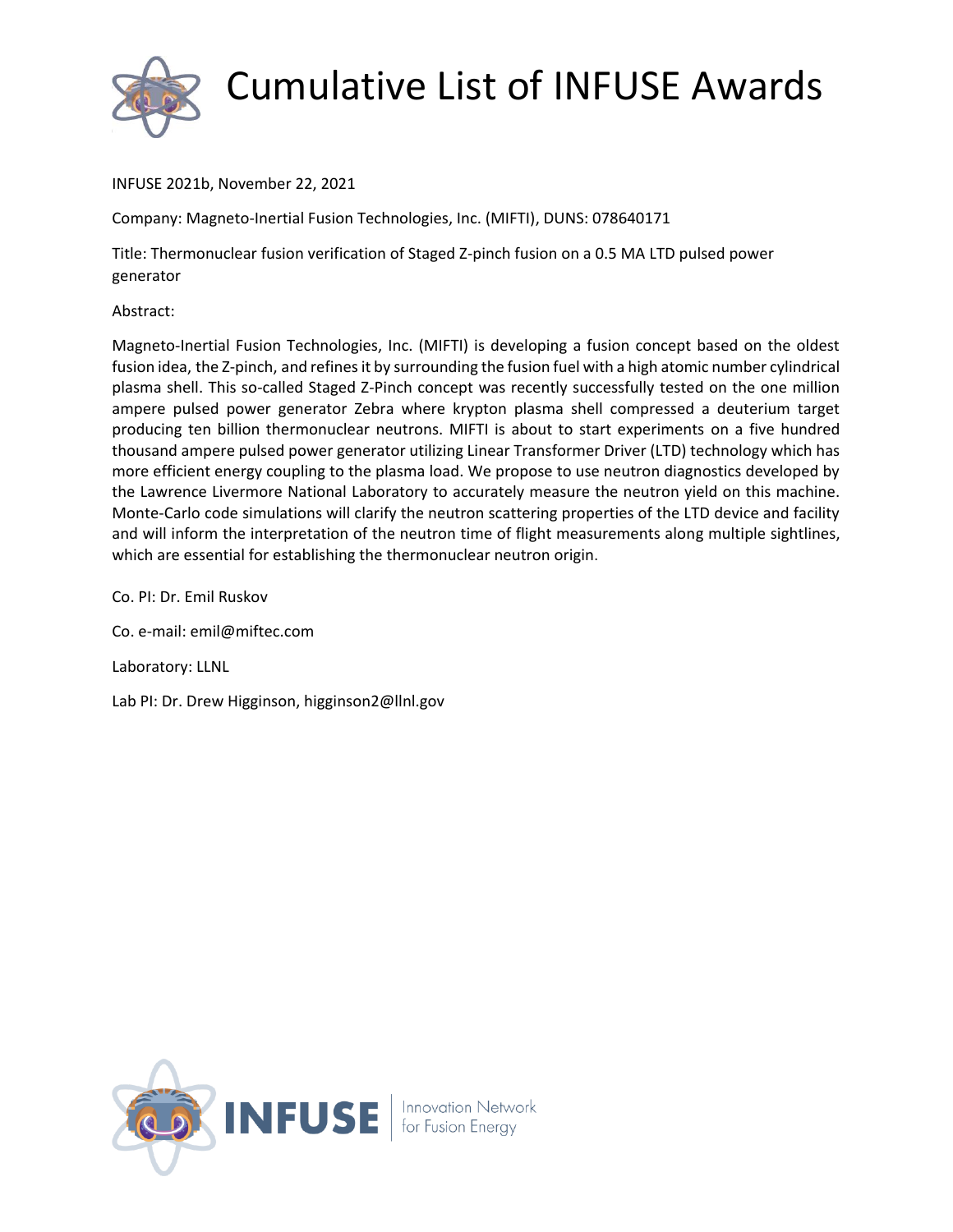

#### INFUSE 2021b, November 22, 2021

Company: Renaissance Americas Inc., DUNS: 117506666

Title: Artificially intelligent optimization of alpha particle transport in stellarators

#### Abstract:

Stellarator optimization requires rapid evaluation of physical properties associated with the magnetic equilibrium. However, certain optimization targets such as alpha losses are computationally costly to evaluate. With experts in machine learning from the Princeton Plasma Physics Laboratory (PPPL) we will: 1) generate an open-source dataset of burning stellarator equilibria,

2) efficiently evaluate alpha losses from such equilibria, and

3) generate machine-learned proxies for those metrics.

These proxies will aid Renaissance and the whole stellarator community in designing future reactors.

Co. PI: Dr. Christopher Berg Smiet

Co. e-mail: chris.smiet@renfusion.eu

Laboratory: PPPL

Lab PI: Dr R. Michael Churchill, rchurchi@pppl.gov

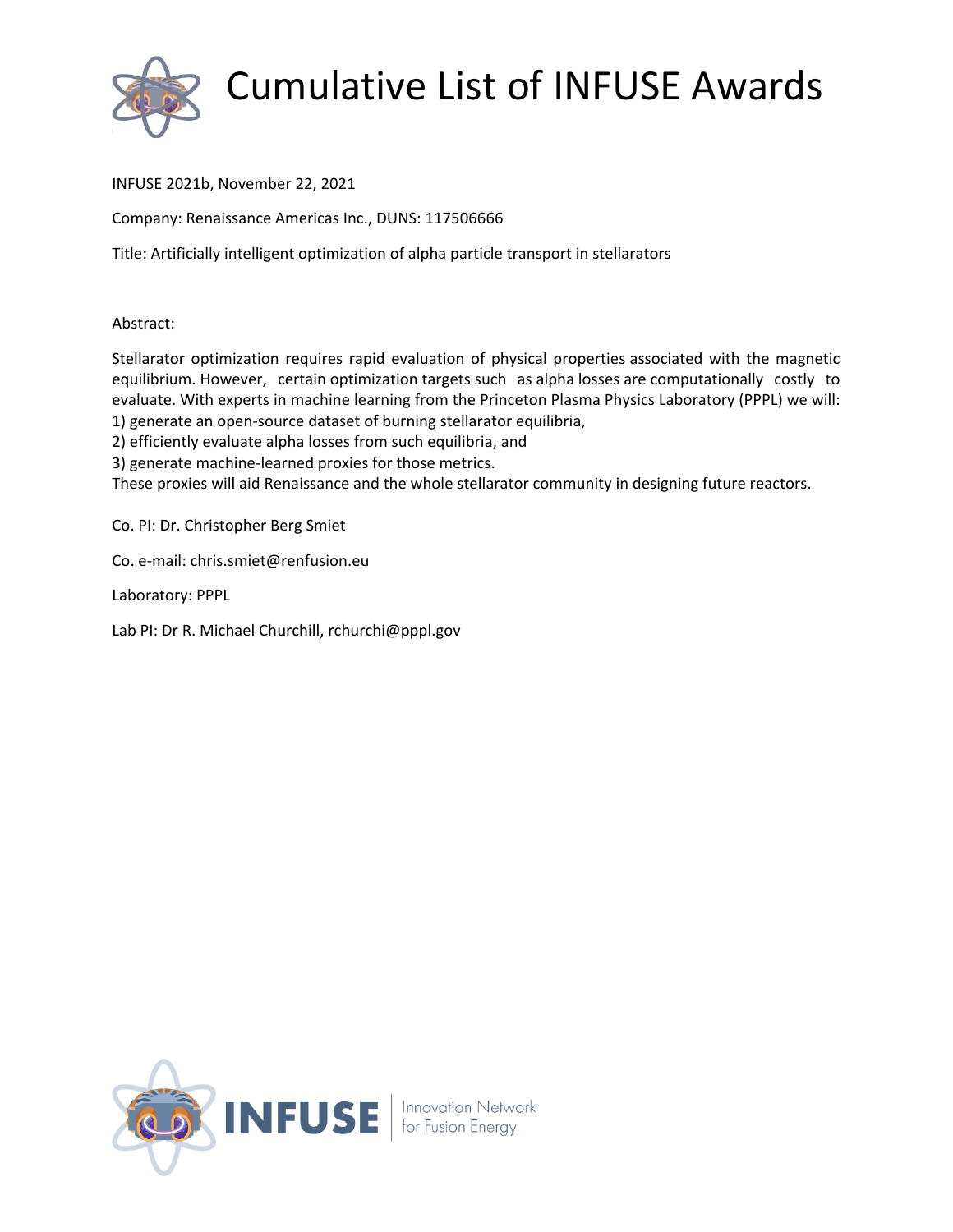

INFUSE 2021b, November 22, 2021

Company: Silver-Fir Software, Inc, DUNS: 117147222

Title: Extension of MCNP® Mesh Based Weight Windows to Support Unstructured Mesh Topologies

Abstract:

In this project, the capabilities of the MCNP Monte Carlo code will be extended by Los Alamos National Laboratory to support weight windows defined on unstructured mesh topologies. As a cost-share contribution, Silver Fir Software will extend the capabilities of Attila4MC to support the new MCNP unstructured mesh weight window format.

Co. PI: Dr. Eugeny Sosnovsky

Co. e-mail: gene.sosnovsky@silverfirsoftware.com

Laboratory: LANL

Lab PI: Dr. Joel A. Kulesza, jkulesza@lanl.gov

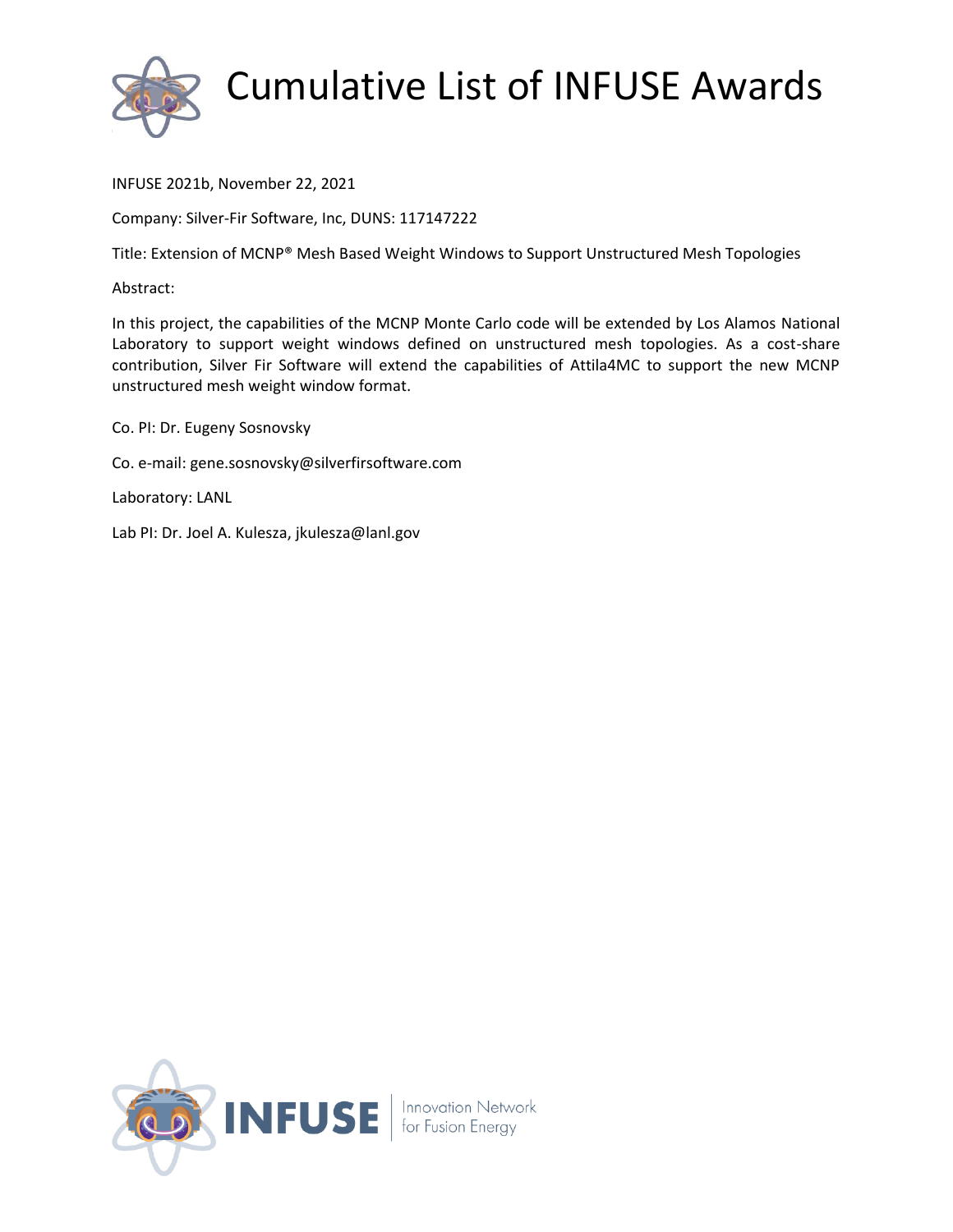

INFUSE 2021a, June 14, 2021

Company: Commonwealth Fusion Systems, DUNS: 117005109

Title: Informing Layout and Performance Requirements for SPARC Massive Gas Injection

Abstract:

Commonwealth Fusion Systems (CFS) is designing a compact tokamak called SPARC and is evaluating massive gas injection (MGI) as its primary means of plasma disruption mitigation technique. Present conservative scoping has enabled a preliminary design of the MGI system. However, physics-based modeling can help CFS inform an optimized layout, which can either reduce the cost of MGI system by reducing the number of gas injectors or provide supporting evidence that present scoping estimates are correct.

This program leverages the 3D magneto-hydrodynamic modeling expertise at Princeton Plasma Physics Laboratory (PPPL), which is maintained through the development and use of the M3D-C1 code. CFS and PPPL will develop a gas source model representative of SPARC MGI's system. PPPL would then use M3D-C1 to simulate unmitigated SPARC disruptions, to develop a baseline response, and then simulate mitigated disruptions representing a variety of MGI system configurations. The specific output of this program will reduce risks associated with disruptions on SPARC, make SPARC's disruption mitigation system more cost-effective, a benefit that will carry to commercial fusion devices. The methodology developed by this program is expected to have wide benefits, independent of the design details, and have potential applications to other future power-producing fusion device concepts.

Co. PI: Dr. Matthew Reinke

Co. e-mail: mreinke@cfs.energy

Laboratory: PPPL

Lab PI: Dr Nathaniel Ferraro, nferraro@pppl.gov

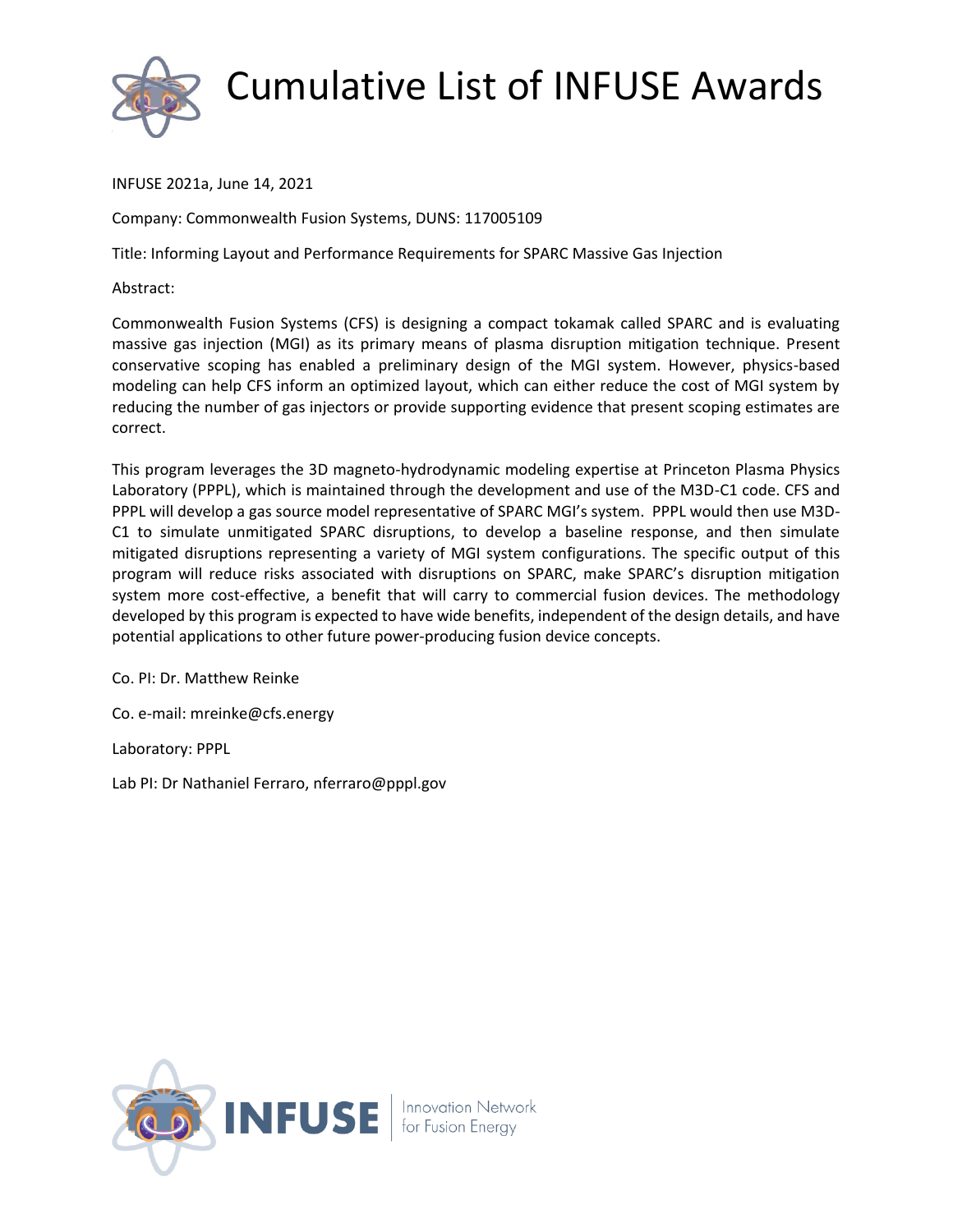

INFUSE 2021a, June 14, 2021

Company: Commonwealth Fusion Systems, DUNS: 117005109

Title: Active Redox Control of Molten Salts for Fusion Blankets

Abstract:

Commonwealth Fusion Systems is investigating FLiBe molten salt as a novel blanket material for its fusion tokamak. However, FLiBe is known to cause significant degradation to structural materials via impuritydriven corrosion. The use of FLiBe for commercial fusion applications will require the application of corrosion mitigation strategies, including monitoring impurities and salt chemistry, controlling impurity levels, and ensuring protection of salt-facing structural materials.

This program leverages the expertise in electrochemical and corrosion engineering at Savannah River National Laboratory to monitor corrosion caused by FLiBe in real time, and to enable local control of corrosion rates by adjusting impurity concentrations in the FLiBe. Electrochemical reference electrodes will be used to detect the presence of hydrogen isotopes and of corrosion products. An active redox control system that maintains stable redox conditions in response to real-time sensor output will be demonstrated.

Co. PI: Dr. Brandon Sorbom

Co. e-mail: brandon@cfs.energy

Laboratory: SRNL

Lab PI: Dr. Brenda Garcia-Diaz, Brenda.Garcia-Diaz@srnl.doe.gov

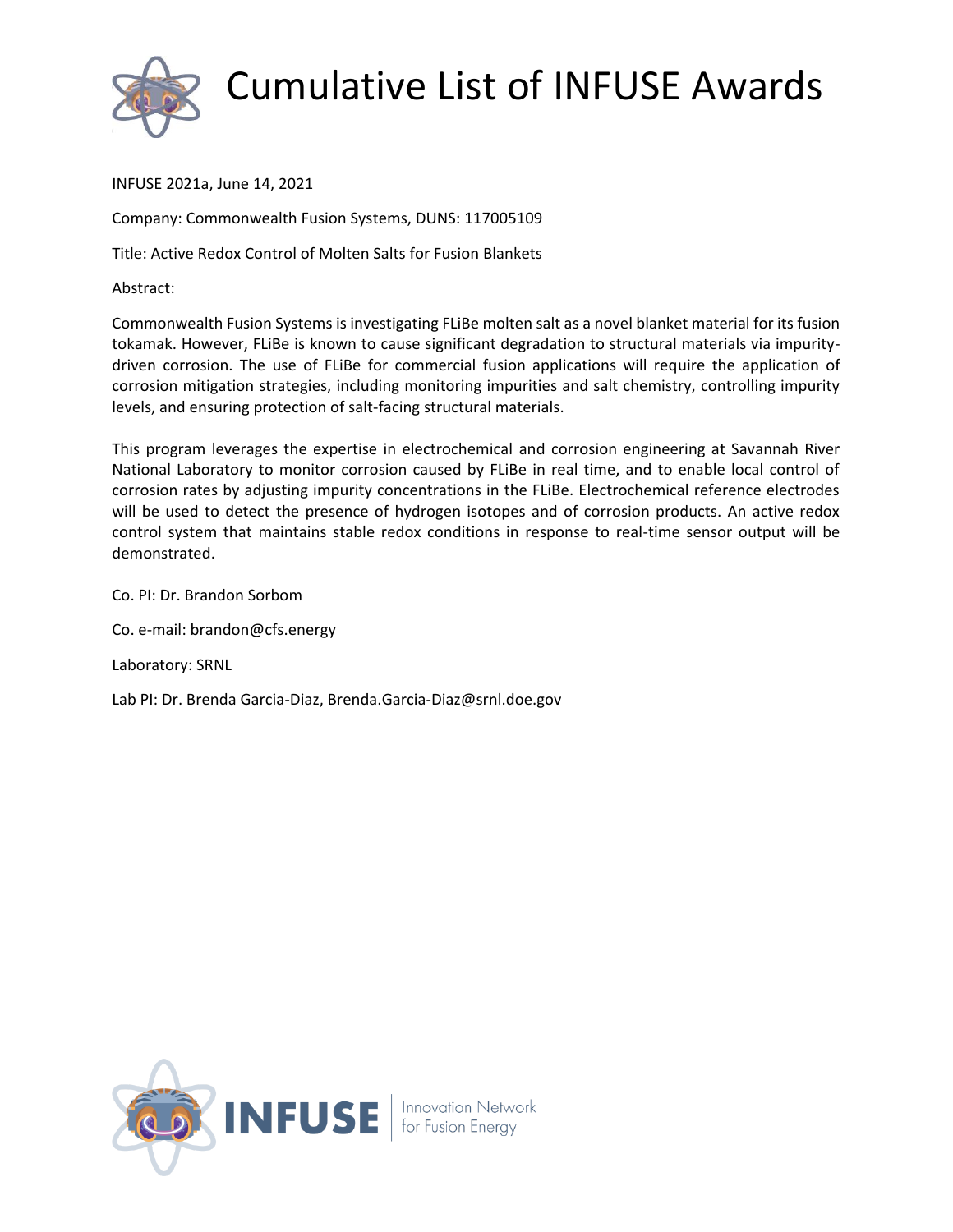

INFUSE 2021a, June 14, 2021

Company: General Atomics, DUNS: 067638957

Title: Performance Testing of Low-Resistance Demountable HTS Joints for Large Segmented Magnets

#### Abstract:

High temperature superconducting (HTS) magnets could significantly enhance the performance characteristics of fusion devices and are recognized as one of the four first-tier transformative enabling capabilities to efficiently advance fusion technology. General Atomics (GA) is actively evaluating the technical feasibility of large-scale HTS fusion magnets. One of the focus areas at GA is the demonstration of an HTS-based segmented toroidal field (TF) coil at a scale representative of a compact tokamak fusion device. Practical configurations of magnet coils for future fusion devices, such as TF coils, will require demountable, high current, low-resistance joints. A method for reliably constructing such joints is essential for the application of HTS to fusion magnet systems, as the ability to remove a quadrant of the TF coils permits access to the machine's internals and simpler exchange of components. The goal of the present project is to significantly advance the current state-of-the-art HTS conductor and joint technology beyond tabletop experimentation. Under this project, GA will design and fabricate test articles of the HTS joints and perform basic testing for superconductivity at a temperature of 77 Kelvin. The detailed testing at a temperature of 4.5 Kelvin will be conducted at Lawrence Berkeley National Laboratory's (LBNL) unique facilities ideally suited to the testing of superconducting joints under high magnetic fields and high transport currents. LBNL also has expertise in the instrumentation of such test samples, which is crucial to ensure the viability of the results. The project will provide important joint performance data for the development and demonstration of the HTS demountable joint technology that is novel, generic, scalable, and parallelizable, thus promising dramatic simplification and cost reduction for any fusion concept benefiting from demountable HTS coils. The program will demonstrate the technical feasibility of demountable HTS magnets and provide a path towards compact high-density plasma fusion machines.

Co. PI: Dr. Zbigniew Piec

Co. e-mail: Zbigniew.piec@ga.com

Laboratory: LBNL

Lab PI: Dr. Xiaorong Wang, xrwang@lbl.gov

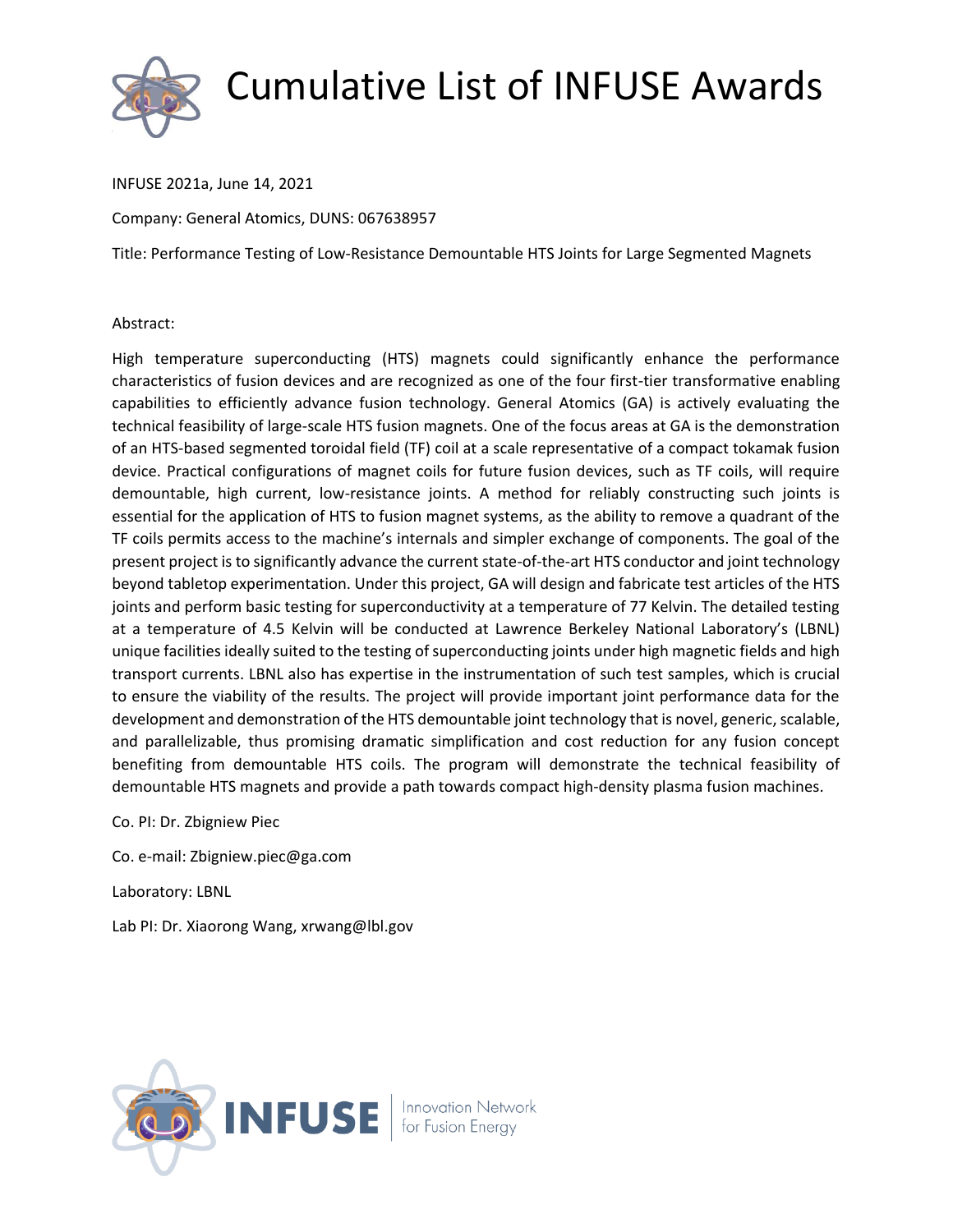

INFUSE 2021a, June 14, 2021

Company: HelicitySpace., DUNS: 117087016

Title: Simulation of the Helicity Drive Magneto-Inertial Fusion Concept

Abstract:

The Helicity Drive is a new, compact magneto-inertial fusion concept with a unique fusion output scalability that could simplify the challenge of achieving net fusion gain in short pulses. The concept exploits magnetic reconnection-heating of merging plectonemic plasmas with peristaltic magnetic compression to increase the fusion triple product. The project proposes to perform magnetohydrodynamic simulations with select kinetic simulations to investigate the plasma physics behind the concept. Our Request for Assistance is therefore complementary to our existing, separately funded, experimental effort to build a new proof-of-concept device in collaboration with academia and national laboratories. Together, the proposed simulation effort is critical to the company's ambition of building a robust development program for our new magneto-inertial fusion concept.

Co. PI: Dr. Setthivoine You

Co. e-mail: setthivoine.you@helicityspace.com

Laboratory: LANL

Lab PI: Dr. Hui Li, hli@lanl.gov

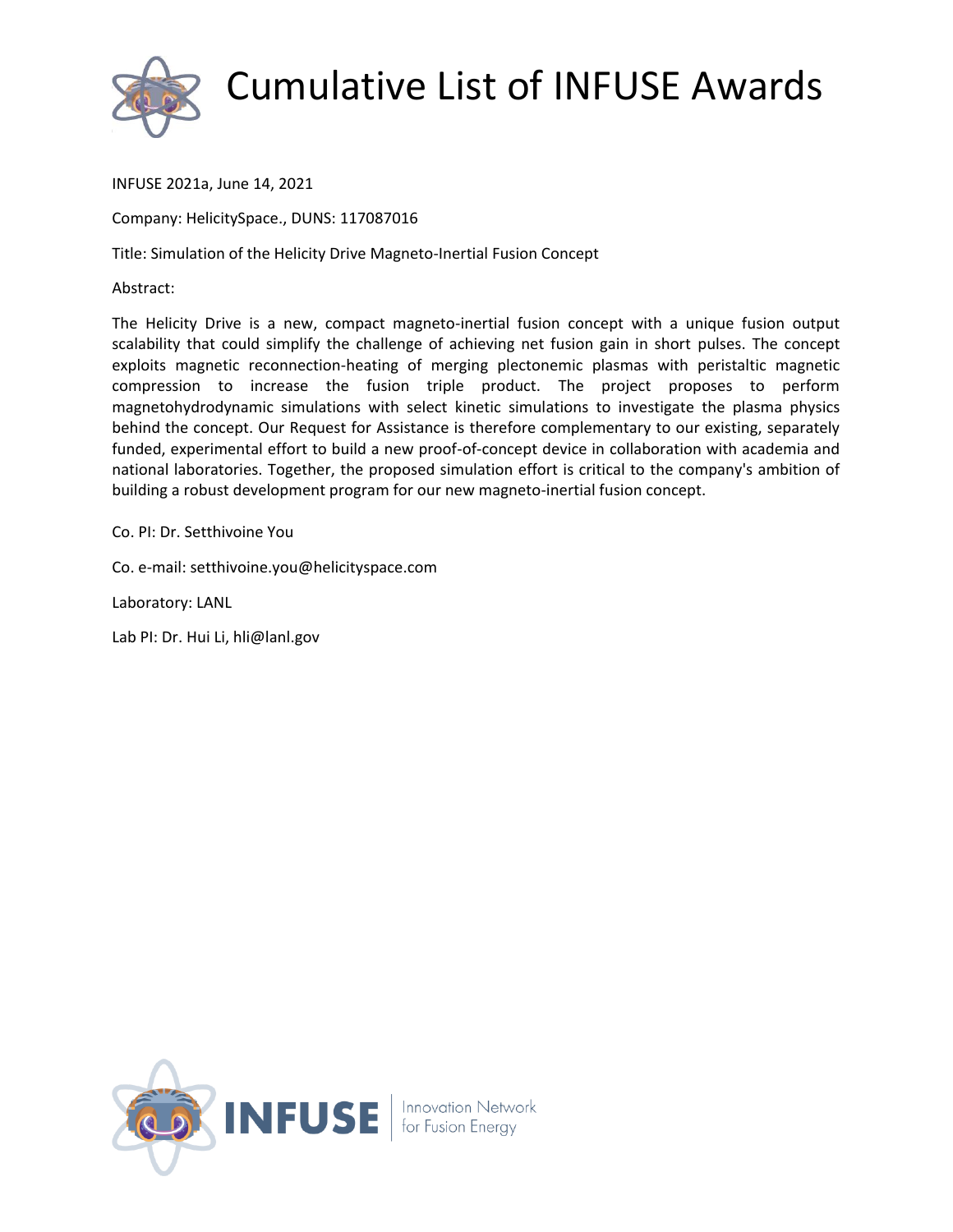

INFUSE 2021a, June 14, 2021

Company: Microsoft Corporation, DUNS: 081466849

Title: Improving Plasma Control Capabilities in Magnetically-Confined Tokamak Systems with Transformer Neural Networks

Abstract:

The ongoing AI revolution in fundamental science offers multifarious new opportunities for application and further development of cutting-edge machine learning algorithms used in Microsoft products. In particular, the advanced AI-enabled deep learning disruption prediction capability developed at PPPL is being actively targeted in current R&D efforts at DOE's Princeton Plasma Physics Laboratory (PPPL) for implementation into plasma control capabilities in magnetically-confined tokamak experiments. This objective represents a great candidate for the proposed implementation of Microsoft's approach based on transformer neural networks to improve forward temporal projection algorithms that accurately predict dangerous disruption events encountered in thermonuclear tokamak plasmas which can in turn lead to important beneficial advances in real-time plasma control in advanced tokamak systems, including ITER.

Co. PI: Dr. Alexey Svyatkovskiy

Co. e-mail: alsvyatk@microsoft.com

Laboratory: PPPL

Lab PI: Dr. William Tang, tang@pppl.gov

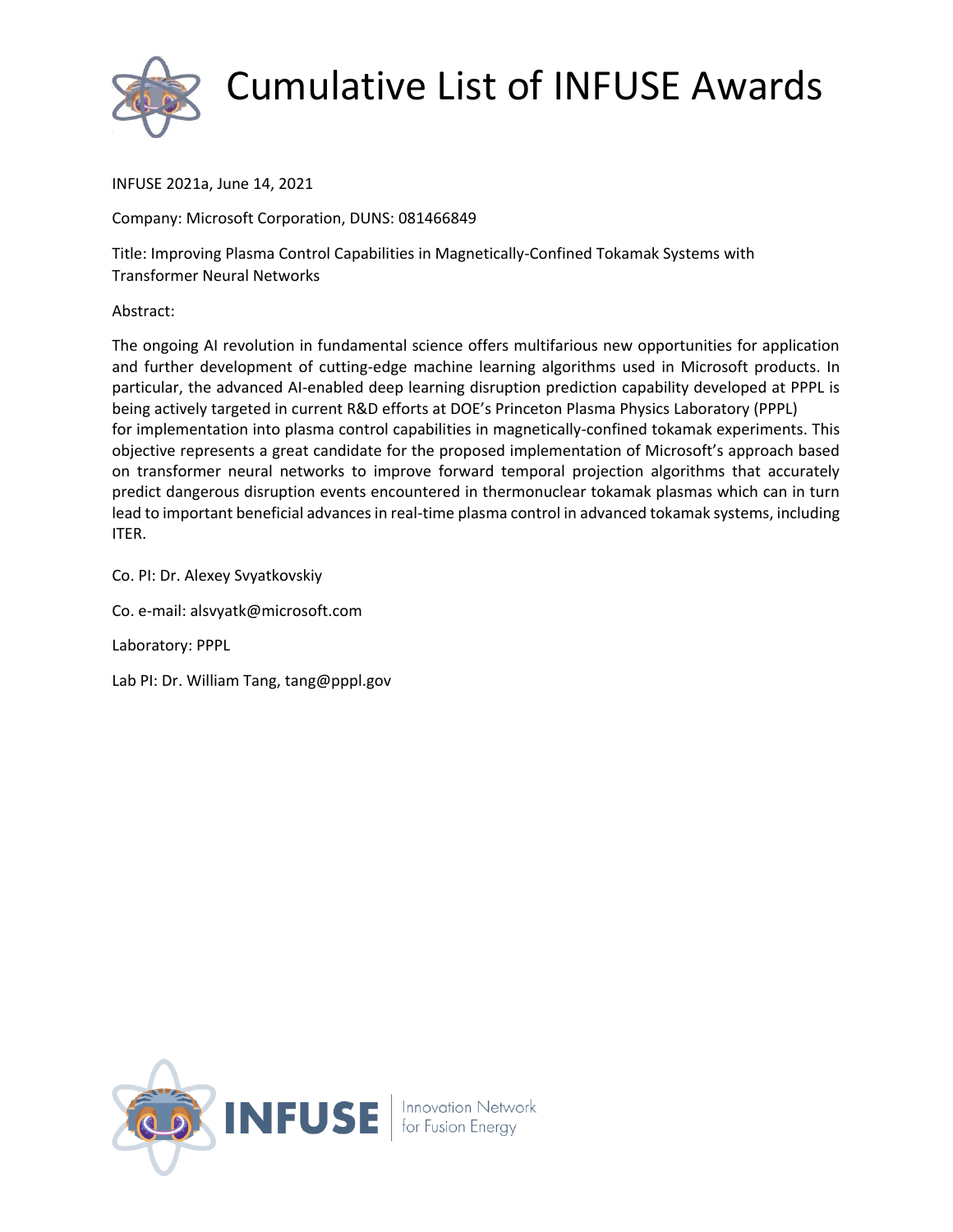

INFUSE 2021a, June 14, 2021

Company: Renaissance Americas Inc., DUNS: 117506666

Title: Phase Diagram of Li-LiH,D,(T) Mixtures and Implications for Tritium Retention and Extraction

#### Abstract:

Solutions of Lithium and its hydrides are expected to exhibit isotopic effects that could facilitate the extraction of LiT (alone or lumped with LiD) from liquid walls and blankets. As a preliminary test of this new concept, we propose to measure the phase-diagram of Li-LiH,D and analytically infer from it the behavior of Li-LiD,T.

Co. PI: Dr. Francesco Volpe Co. e-mail: fv@renaissancefusion.eu Laboratory: SRNL Lab PI: Dr James Klein, james.klein@srnl.doe.gov

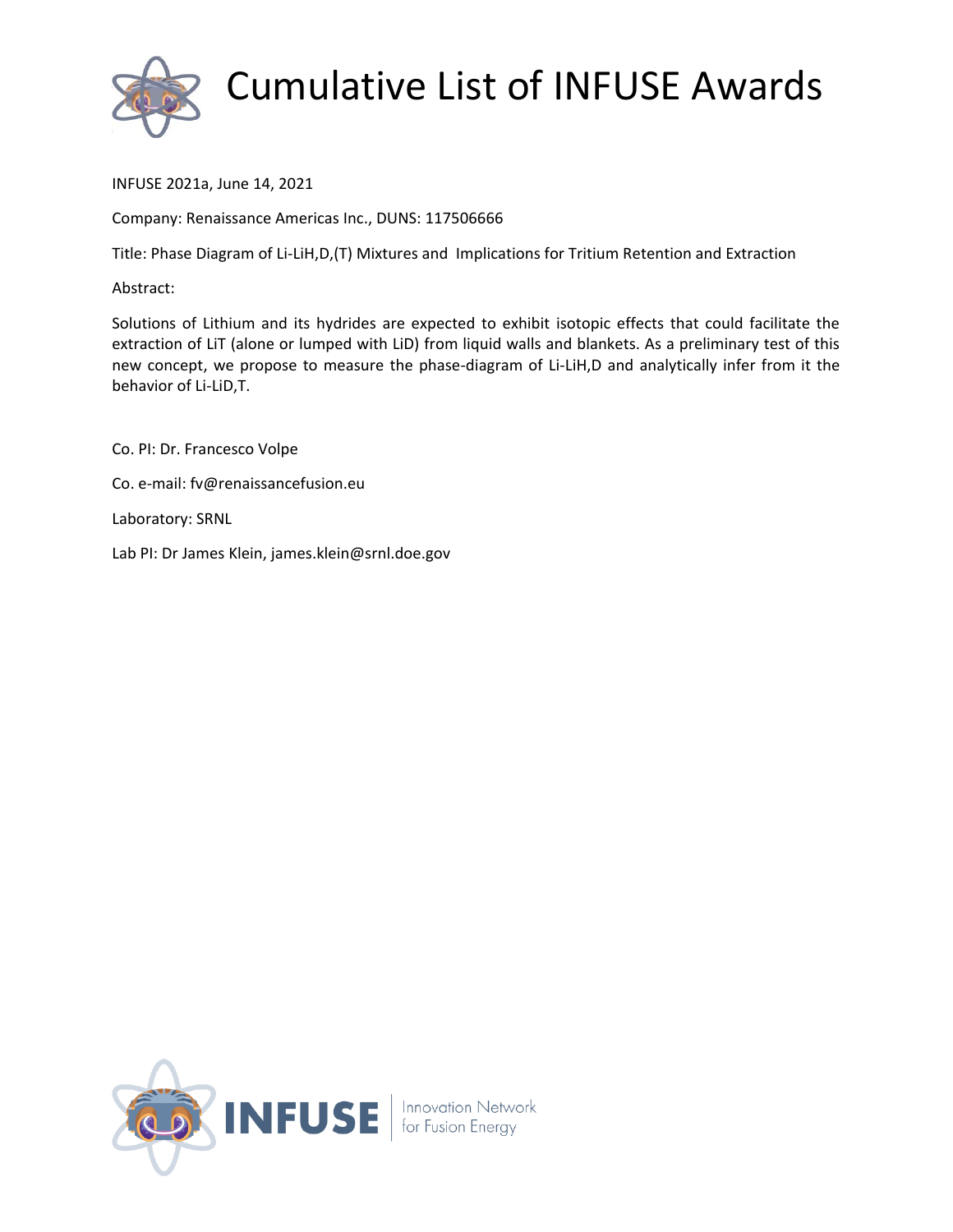

INFUSE 2021a, June 14, 2021

Company: TAE Technologies, Inc, DUNS: 065262557

Title: Extending Operational Boundaries in the Advanced FRC

Abstract:

The 3D hybrid Particle-In-Cell code HYM will be used at PPPL to simulate the stability properties of realistic plasma equilibrium states in Advanced Field Reversed Configuration (FRC) plasmas. The study will include the effects of the large fast ion population that is present in Advanced FRC plasmas due to the use of neutral beam injection (NBI). On the C-2W experiment at TAE Technologies, Inc, it is found empirically that the fast ion contribution has a strong stabilizing effect, allowing a high temperature FRC plasma to be confined with parameters that would not be accessible to conventional FRCs, which are lacking NBI. Using the HYM code, initial value simulations will be performed to identify the mechanism behind the stabilization effects of the NBI. In particular, the effect of the fast ion population on mode growth rate, non-linear saturation, and possible mode coupling will be studied. Simulation results will be used to interpret C-2W results by detailed comparison of numerical and experimental phenomena. Simulations will also be used to explore the use of other external actuators for mitigation of instabilities. The resulting improved theoretical understanding of operational boundaries will be later used to make critical decisions in the conceptual design of a next-step Advanced FRC device that is currently being planned at TAE. In this public-private partnership, scientific contributions from the Department of Energy will directly accelerate progress toward the development of fusion energy in the private sector.

Co. PI: Dr. Sean Dettrick

Co. e-mail: sean@tae.com

Laboratory: PPPL

Lab PI: Dr Elena Belova, [ebelova@pppl.gov](mailto:ebelova@pppl.gov)

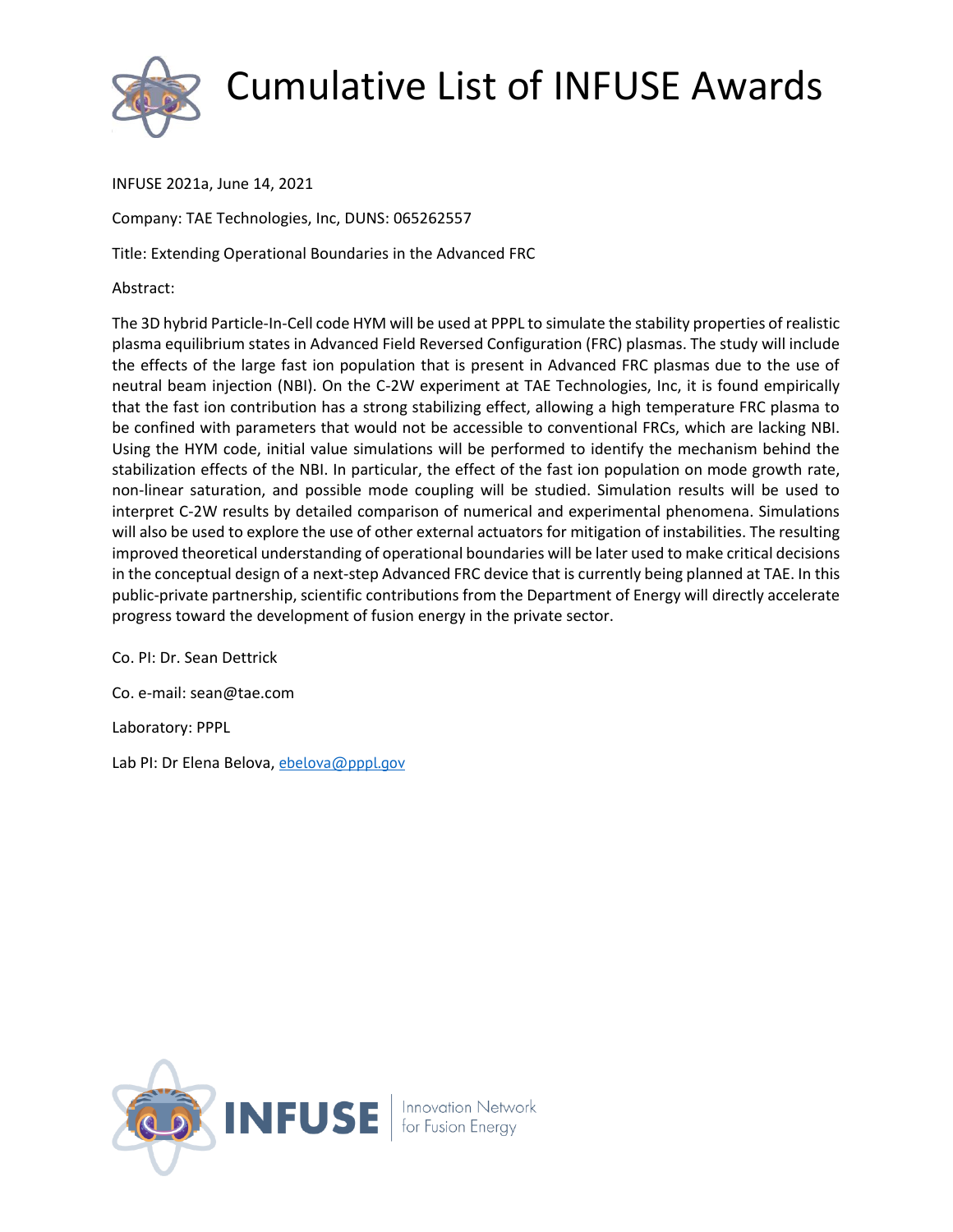

INFUSE 2021a, June 14, 2021

Company: TAE Technologies, Inc., DUNS: 065262557

Title: X-ray Diagnostic for C-2W FRC Plasma

Abstract:

TAE Technologies (TAE) is committed to develop and distribute safe, cost-effective commercial fusion energy with the cleanest environmental profile. TAE's fusion approach relies on the advanced beamdriven Field-Reversed Configuration (FRC) plasma. One of the critical advantages of the advanced beamdriven FRC is its capability to suppress MHD modes and extend the stability boundary. To investigate the impact of fast ions on these phenomena, TAE recognizes the need to augment its diagnostic capability that can quantify MHD mode activities in the FRC core with sufficient time and spatial resolution. Understanding and extension of stability boundary will have a direct impact on the design and operation of TAE's next milestone device, Copernicus.

To measure the MHD mode activities in TAE's FRC core plasma, Los Alamos National Laboratory (LANL) will provide two 7-detector high-frequency x-ray diagnostic systems. TAE will work with LANL to install the diagnostics on the C-2W (aka Norman) FRC plasma device. After validating an adequate signal-to-noise ratio and frequency response in the x-ray signal for the MHD study, dedicated experiments and data analysis campaigns will be conducted to understand and extend the stability boundaries for beam-driven FRC plasmas. The data with two 7-detector (five filters, one open, and one blind) system will also help determine a rough energy spectrum of the x-ray emission. In addition, the physics and technical requirements for a 2D solid-state x-ray imaging diagnostic for TAE's FRC plasma devices will be identified and specified to further extend the capabilities for measuring the core MHD activities.

Co. PI: Dr. Deepak Gupta

Co. e-mail: dgupta@tae.com

Laboratory: LANL

Lab PI: Dr. Glen Wurden, wurden@lanl.gov

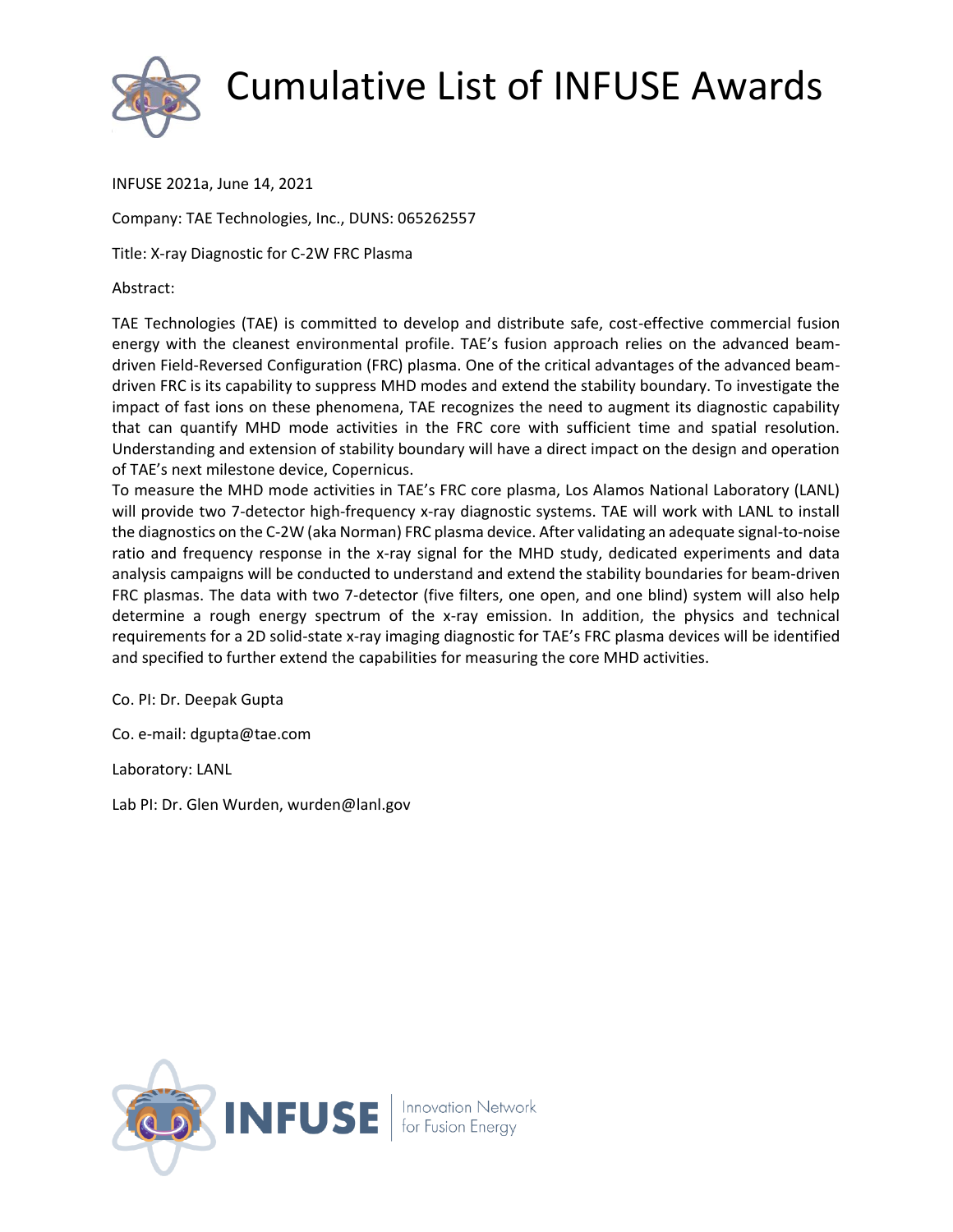

INFUSE 2020b, November 25, 2020

Company: Commonwealth Fusion Systems, DUNS: 117005109

Title: Time-Dependent Boundary Modeling to Inform Design of SPARC Diagnostic and Actuators

Abstract:

In order to inform near-term design and enable future advanced control, CFS is looking to obtain modeling of the time-dependent boundary plasma behavior it can expect in SPARC. This will be used to test plasma response to various actuator designs provided by CFS and as inputs to synthetic diagnostic modeling to inform design decisions. This activity requires laboratory assistance because of the complexity of performing boundary plasma simulation that can accurately capture plasma, neutrals and their dynamic, self-consistent behavior. This is not a present capability of CFS or a capability that is commercially available, but is one that DOE maintains and improves as part of its Fusion Energy Sciences mission.

Co. PI: Dr. Alex Creely

Co. e-mail: alex@cfs.energy

Laboratory: ORNL

Lab PI: Dr. Jeremy Lore, lorejd@ornl.gov

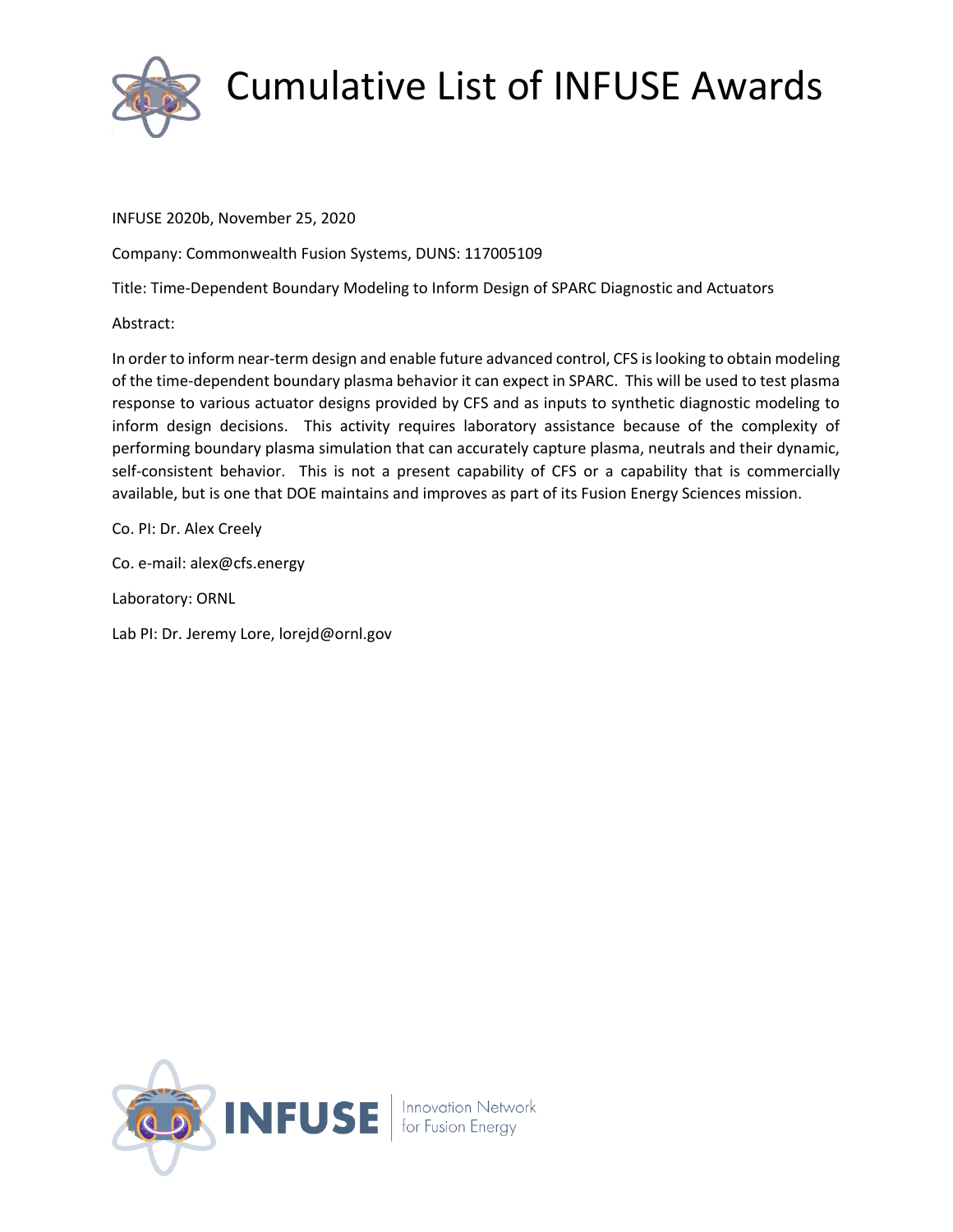

INFUSE 2020b, November 25, 2020

Company: General Fusion Corp., DUNS: 117111477

Title: Ion Temperature Diagnostic Improvement

Abstract:

This project is to improve General Fusion's ion temperature diagnostic for fusion plasmas. An accurate, time- and spatially-resolved measurement of ion temperature will enable experimental confirmation of fusion reaction rates.

Co. PI: Dr. Akbar Rohollahi Co. e-mail: Akbar.Rohollahi@generalfusion.com Laboratory: ORNL Lab PI: Dr. Theodore Biewer, biewertm@ornl.gov

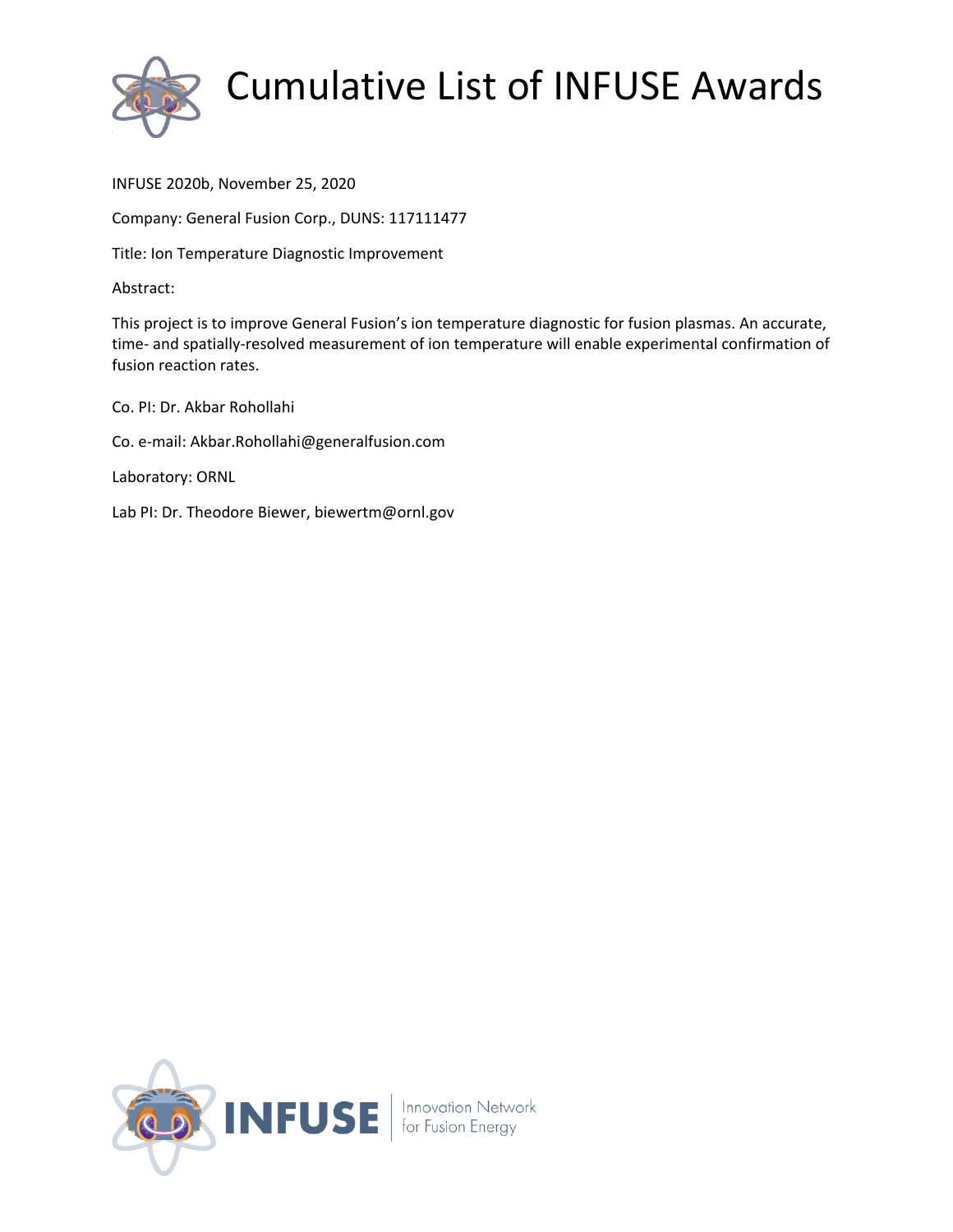

INFUSE 2020b, November 25, 2020

Company: Princeton Fusion Systems, LLC, DUNS: 0020074970

Title: Magnetic Field Vector Measurements Using Doppler-Free Saturation Spectroscopy

Abstract:

A non-perturbative diagnostic will be deployed to measure the topology of the equilibrium magnetic field in the PFRC-2 device at PPPL. The diagnostic implements Doppler-free saturation spectroscopy to obtain a 2D high-resolution, spatially resolved, measurement of the H\_α spectral line profile.

Co. PI: Dr. Charles Swanson Co. e-mail: charles.swanson@psatellite.com Laboratory: PPPL Lab PI: Dr. Samuel Cohen, scohen@pppl.gov

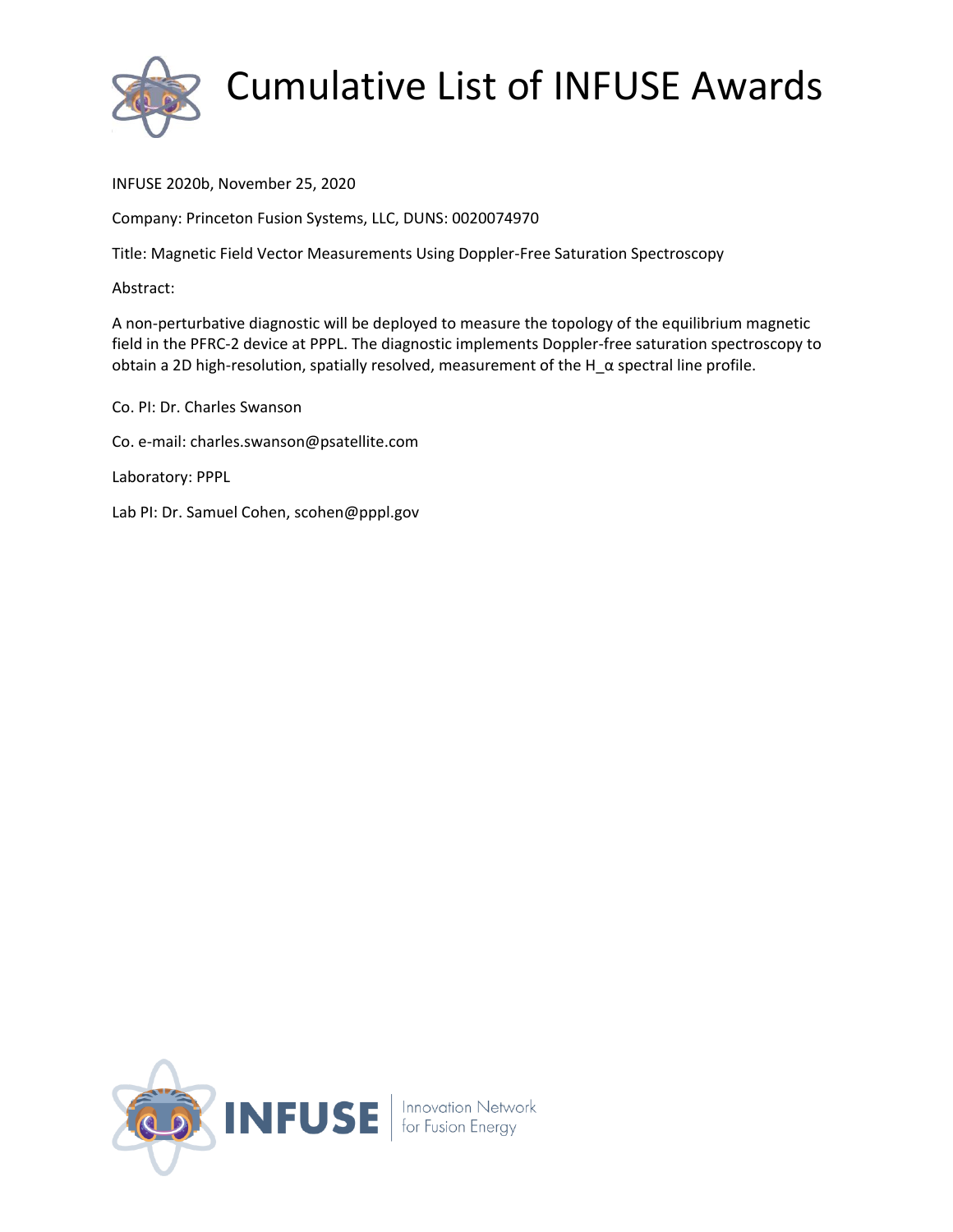

INFUSE 2020b, November 25, 2020

Company: Magneto Inertial Fusion Technologies, Inc, DUNS: 065262557

Title: Staged Z-pinch modeling with HYDRA and CHICAGO codes

Abstract:

The Staged Z-pinch (SZP) fusion concept is a magneto-inertial compression scheme where small amounts of fusion fuel (pure deuterium gas, or a mixture of deuterium and tritium gas) are brought to fusion relevant conditions by passing multi-million amperes strong current through a cylindrical shell of high atomic number material. Modeling with the MACH2 code suggests that net fusion energy gain can be achieved when currents in the 10 million amperes range compress a 50%-50% mixture of deuterium and tritium gas. In this project various SZP configurations will be explored with the HYDRA and CHICAGO codes through collaboration with the Lawrence Livermore National Laboratory. HYDRA is a radiationmagnetohydrodynamic code, similar to MACH2, while CHICAGO is a particle-in-cell code which is suitable for a more realistic treatment of the alpha particle heating. Of particular interest are models for high current machines. The ultimate project goal is to provide independent confirmation of net fusion energy gain from the Staged Z-pinch.

Co. PI: Dr. Hafiz Rahman

Co. e-mail: hafiz@miftec.com

Laboratory: LLNL

Lab PI: Dr. Drew Higginson, higginson2@llnl.gov

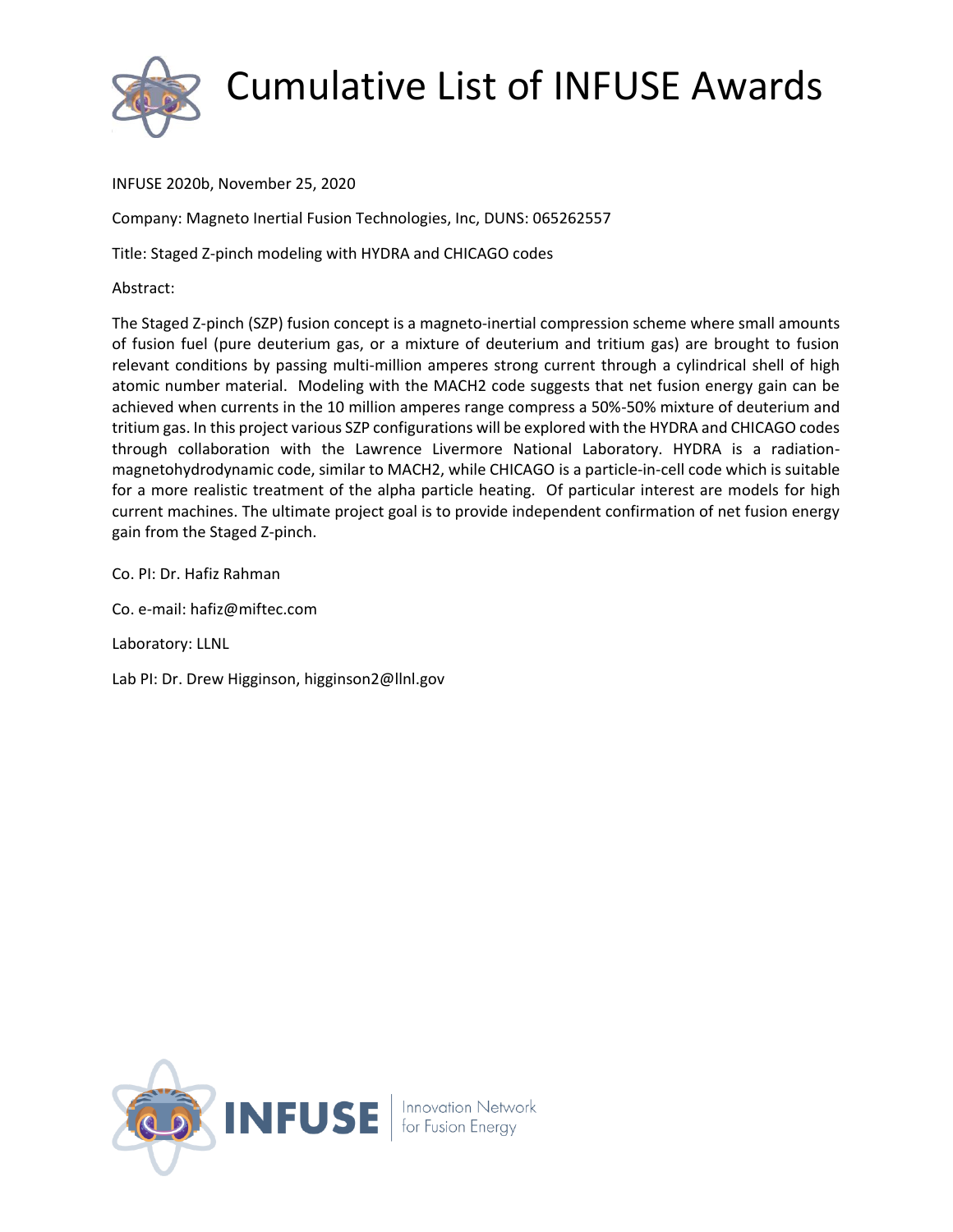

INFUSE 2020b, November 25, 2020

Company: Renaissance Americas, Inc, DUNS: 065262557

Title: Innovative Joints for High-Temperature Superconducting Tapes

Abstract:

The ability to segment HTS coils for tokamaks and stellarators is very attractive but requires joints of ultra-low resistance, well below 1 nOhm. These could be enabled by ultra-thin In-Ag solder (at BNL) between ad-hoc HTS splices (from U. Houston).

Co. PI: Dr. Francesco Volpe Co. e-mail: fv@renaissancefusion.eu Laboratory: BNL Lab PI: Dr. Bill Sampson, wsampson@bnl.gov

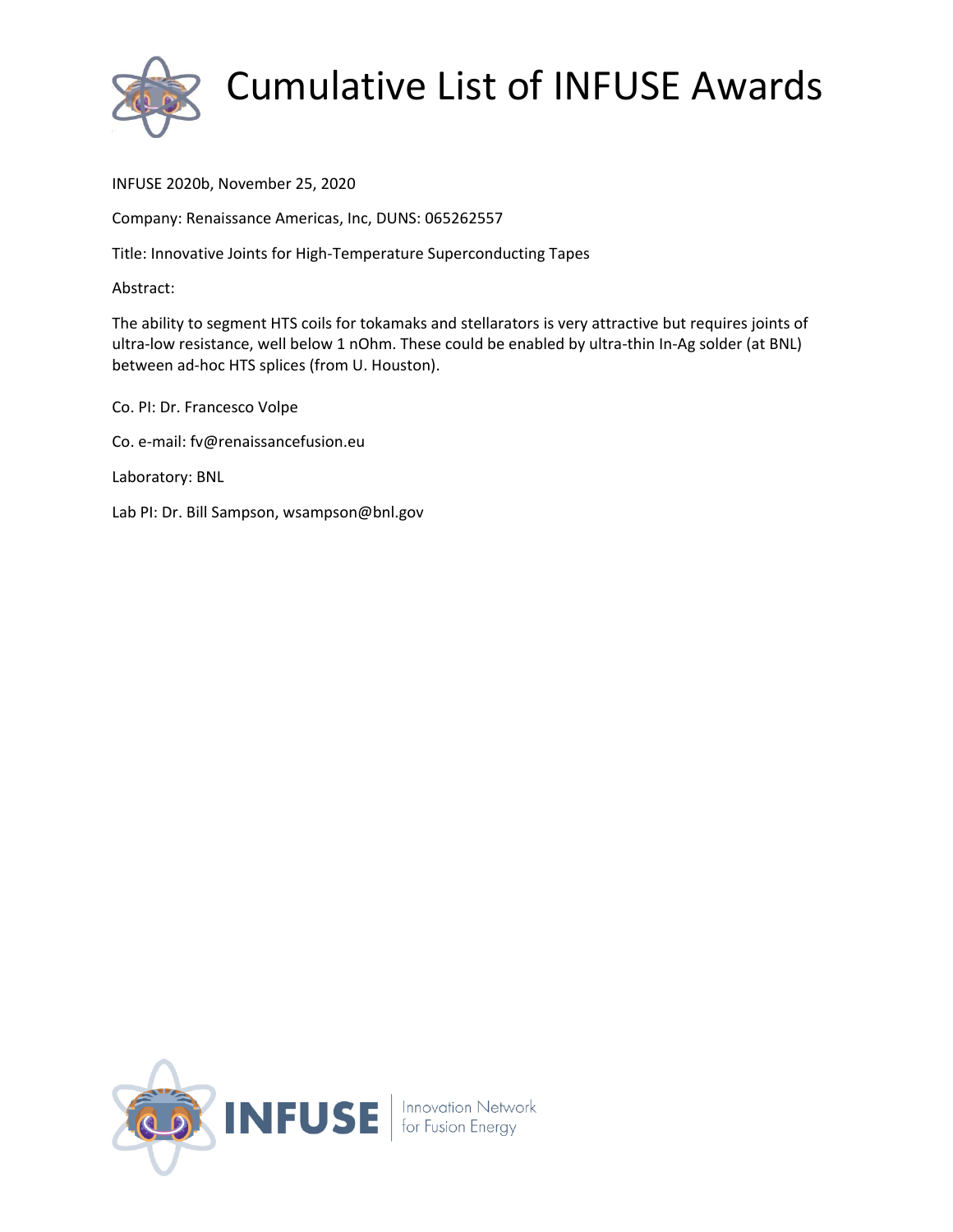

INFUSE 2020b, November 25, 2020

Company: TAE Technologies, DUNS: 065262557

Title: Measurement of Magnetic Field using Doppler-Free Saturation Spectroscopy (DFSS) in C-2W FRC plasma

Abstract:

In TAE Technologies' fusion approach, which requires high population of confined fast ions, Field Reversed Configuration (FRC) plasma provides an advantage due its unique magnetic field profile. In the experiment, measurement of internal magnetic field profile is important to verify the presence of the FRC and to estimate/simulate the orbit of confined fast ions. Doppler-Free Saturation Spectroscopy (DFSS) is capable of measuring Zeeman and Stark splitting with a resolution nearly three orders of magnitude when compared to conventional OES capabilities, and hence serve as excellent non-perturbative diagnostic to measure a low magnetic field.

A feasibility study conducted by ORNL in collaboration with TAE Technologies has shown that measurements of magnetic fields with an error of ± 5 Gauss may be possible to obtain in C-2W FRC plasma. In this proposal, ORNL will temporarily deploy their mobile Doppler Free Saturation Spectroscopy (DFSS) diagnostic system on TAE's C-2W FRC plasma device. ORNL will also help with the operation and data analysis of DFSS system on C-2W. The main goals of this collaboration are:

1) Validate that adequate signal-to-noise ratio (SNR) as well as temporal and spatial resolution can be achieved with DFSS in C-2W plasma.

2) Demonstrate the capability of DFSS to non-intrusively measure low magnetic fields and its direction in the core of the FRC plasma.

3) Experimentally assess the presence of a reversed magnetic field configuration inside the C-2W plasma.

Co. PI: Dr. Deepak Gupta

Co. e-mail: dgupta@tae.com

Laboratory: ORNL

Lab PI: Dr. Elijah Martin, martineh@ornl.gov

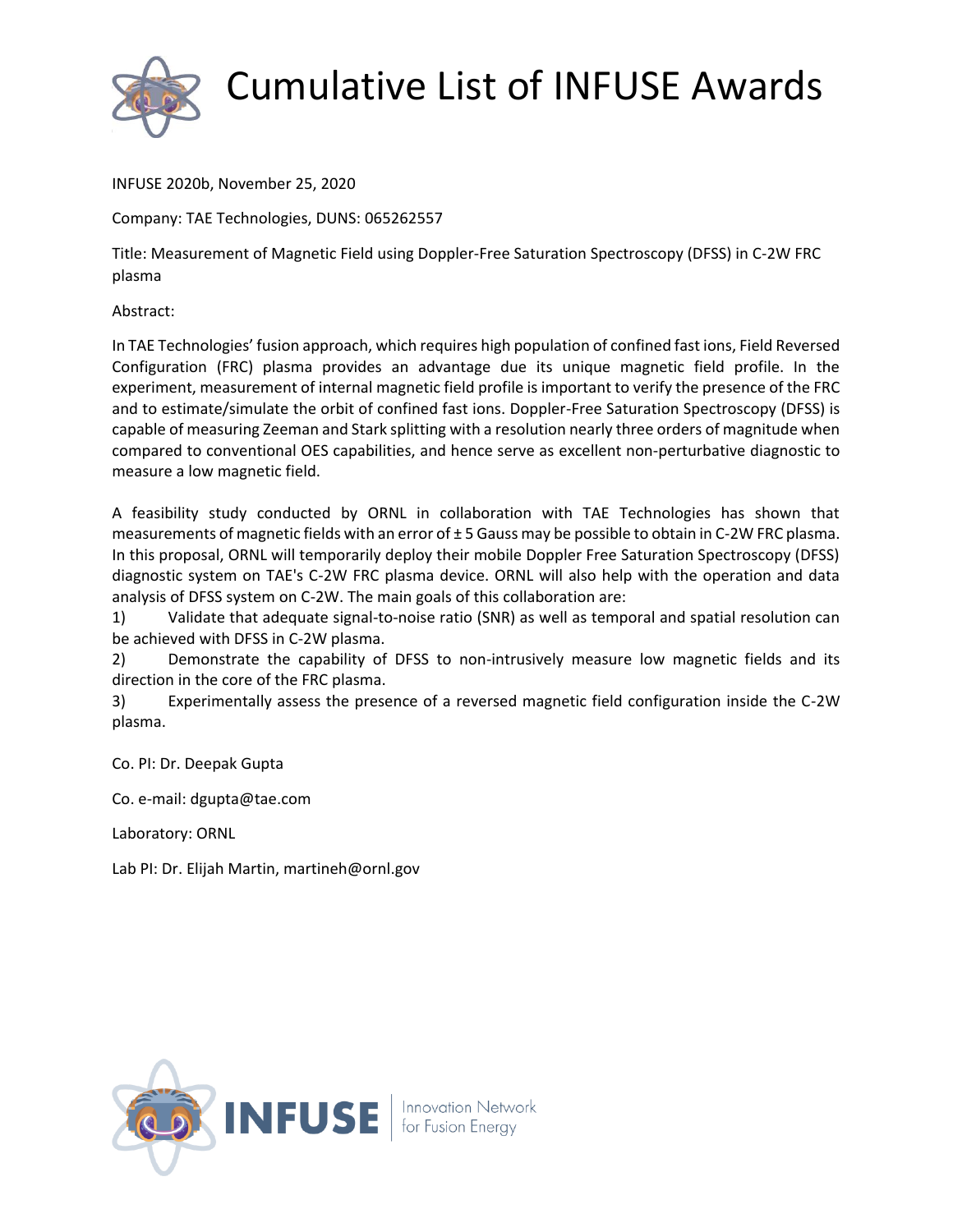

INFUSE 2020b, November 25, 2020

Company: TAE Technologies, DUNS: 065262557

Title: Feasibility Study of High-Flux FRC Formation via Spheromak Merging for C-2W Experiments

Abstract:

This project on MRX at PPPL will allow us to assess the feasibility of new spheromak-merging high magnetic-flux FRC formation technique for C-2W NBI experiment at TAE that could further advance C-2W performance to achieve higher energy density regime.

Co. PI: Dr. Hiroshi Gota Co. e-mail: hgota@tae.com Laboratory: PPPL Lab PI: Dr. Masaaki Yamada, myamada@pppl.gov

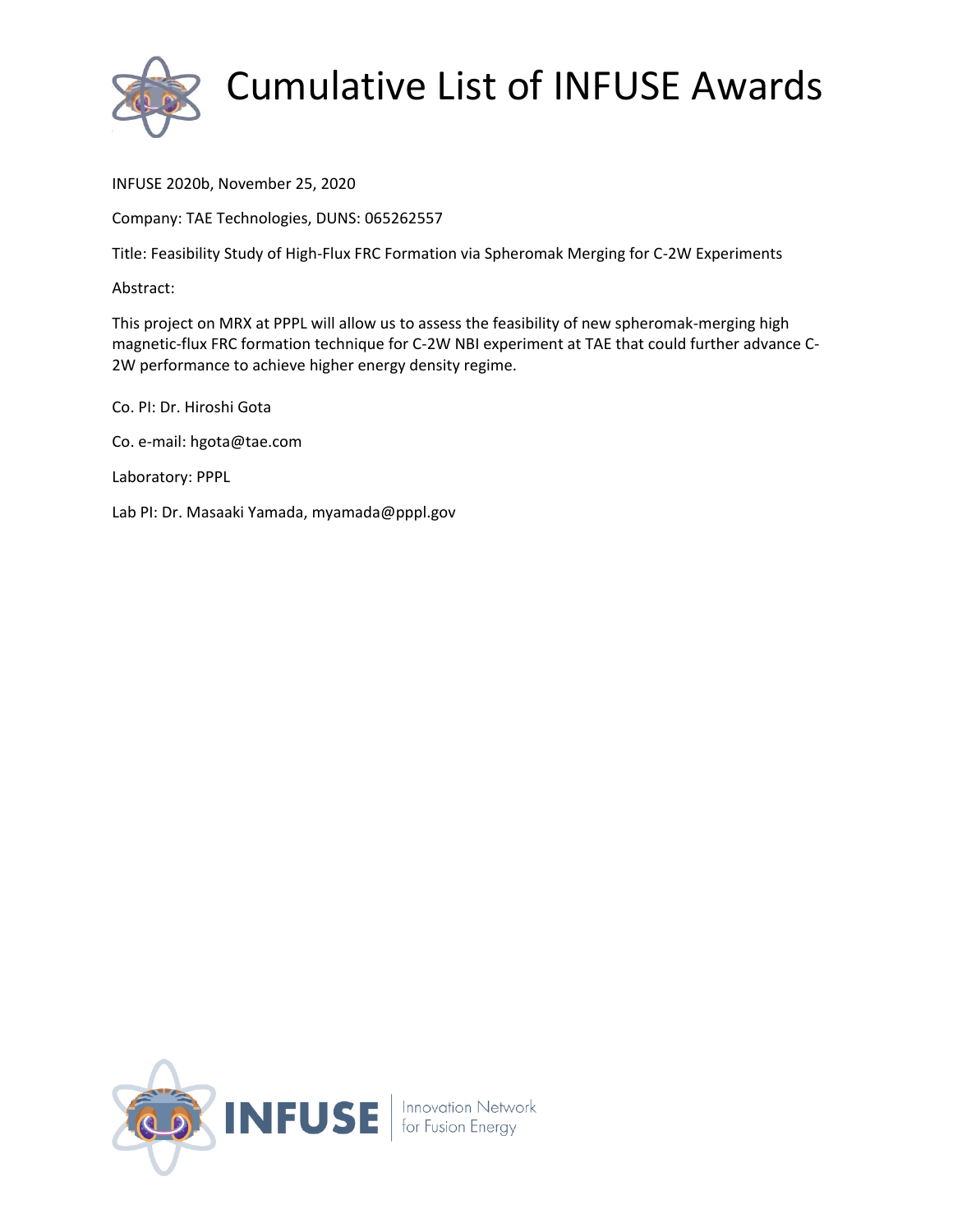

INFUSE 2020b, November 25, 2020

Company: Tokamak Energy, Inc., DUNS: 117135313

Title: XGC1 predictions of Scrape of Layer width in present and future high field spherical tokamaks

Abstract:

This project aims to calculate the Scrape-Off-Layer width and the heat power deposition of present and future high field spherical tokamak reactors using the global gyrokinetic code XGC1 developed at PPPL.

Co. PI: Dr. Michelle Romanelli

Co. e-mail: Michele.Romanelli@tokamakenergy.co.uk

Laboratory: PPPL

Lab PI: Dr. Choonseok Chang, cschang@pppl.gov

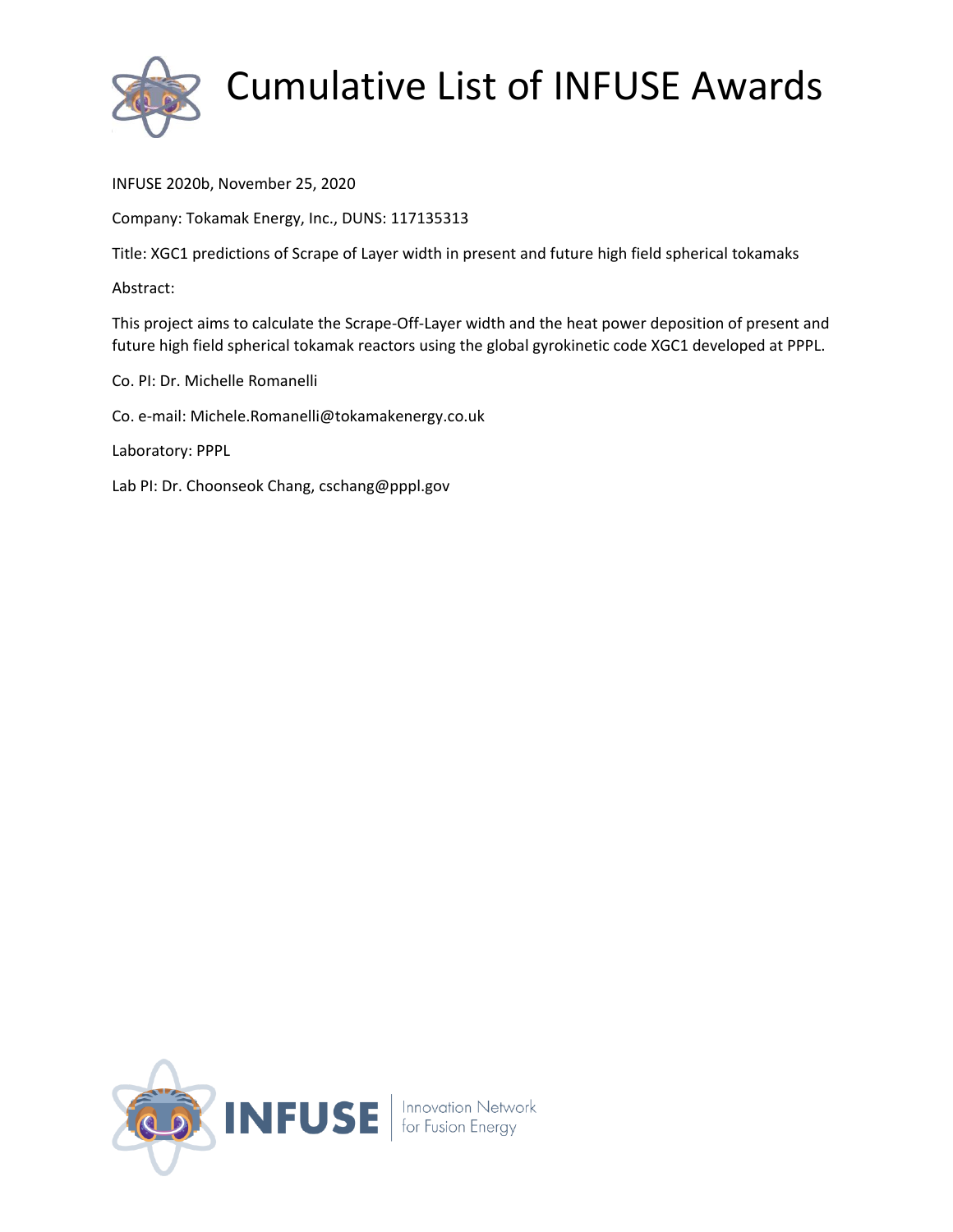

INFUSE 2020b, November 25, 2020

Company: Tokamak Energy, Inc., DUNS: 117135313

Title: Fabrication and characterization of transition metal hydrides for radiation shielding in tokamak devices

Abstract:

Metal hydrides are identified as key radiation shielding materials to protect components in tokamak reactors. This project will investigate the fabrication and characterization of metal hydrides manufactured by the powder metallurgy process.

Co. PI: Dr. Thomas Davis

Co. e-mail: tom.davis@tokamakenergy.co.uk

Laboratory: LANL

Lab PI: Dr. Caitlin Taylor, caitlin@lanl.gov

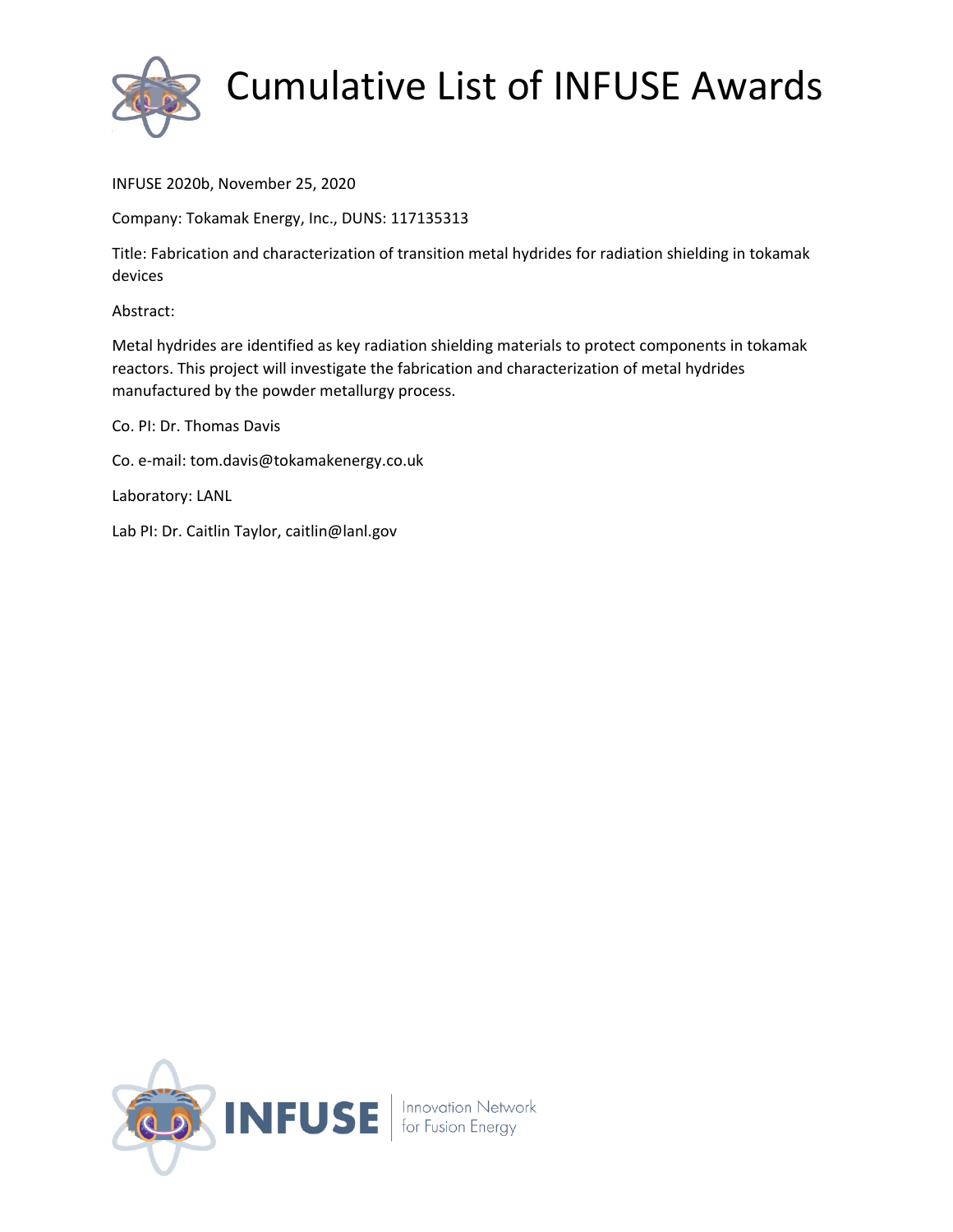

INFUSE 2020b, November 25, 2020

Company: Type One Energy Group, Inc., DUNS: 117135313

Title: Characterization and Qualification of JK2LB Alloy for Additive Manufacturing of Fusion **Components** 

Abstract:

JK2LB is a nuclear alloy providing fast clearance for fusion components. The project provides initial characterization & qualification of JK2LB for additive manufacturing (AM). The ORNL High Flux Isotope Reactor will irradiate AM-JK2LB specimens followed by tensile & microstructural analysis.

Co. PI: Mr. Randall Volberg

Co. e-mail: rvolberg@typeoneenergy.com

Laboratory: ORNL

Lab PI: Dr Yutai Katoh, katohy@ornl.gov

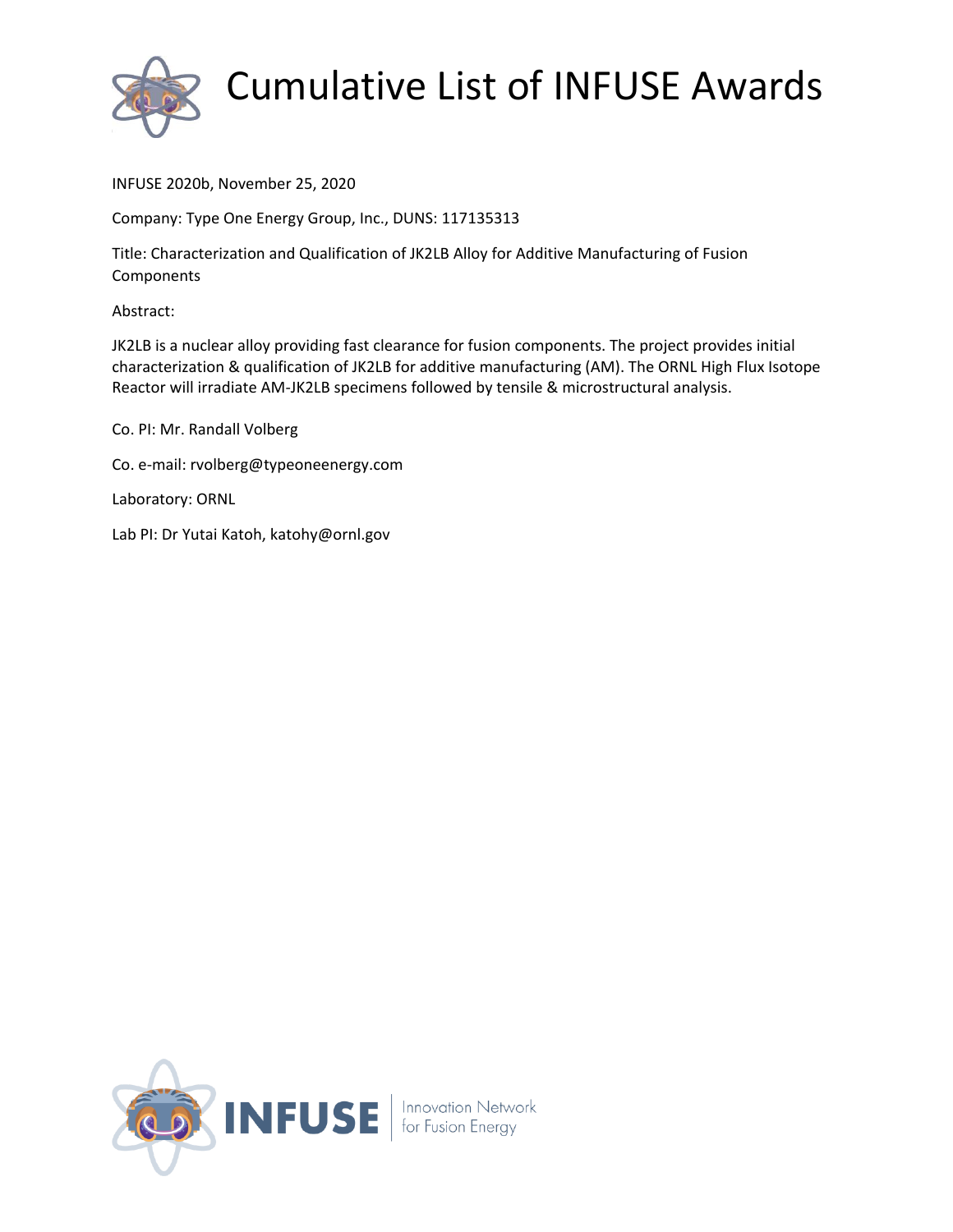

INFUSE 2020a, August 14, 2020

Company: Commonwealth Fusion Systems, DUNS: 117005109

Title: Baselining a Tritium Accountancy and Safety Case for a Molten Salt Liquid Immersion Fusion Blanket

Abstract:

The ARC reactor concept is a leading commercial fusion plant concept, featuring a simplified reactor design and decreased costs

The switch to high temperature superconducting (HTS) magnets further enables innovation in the reactor's blanket. Since the power density may be too high for solid ceramic breeders, and the high magnetic field may create unacceptably large pressure drops in liquid metal breeders, the molten salt FLiBe (2LiF+BeF2) has been proposed as a tritium breeder, multiplier, and coolant for ARC.

Any economically and environmentally viable fusion reactor must minimize onsite tritium inventories and environmental releases (to  $\leq 0.1$  g tritium released annually) and successfully mitigate release of tritium and activation products during off-normal events or accidents. While tritium transport and accident analyses are routinely performed by Idaho National Laboratory for Fusion Energy Systems Studies (FESS) designs such as ARIES and FNSF, no comparable analyses have ever been performed for ARC or another design using FLiBe. We propose to leverage the expertise of INL researchers and the MELCOR/TMAP code developed there to perform these analyses for ARC, in order to characterize its tritium transport and safety behavior.

Co. PI: Dr. Brandon Sorbom

Co. POC: brandon@cfs.energy

Laboratory: INL

Lab PI: Dr. Paul Humrickhouse, Paul.Humrickhouse@inl.gov

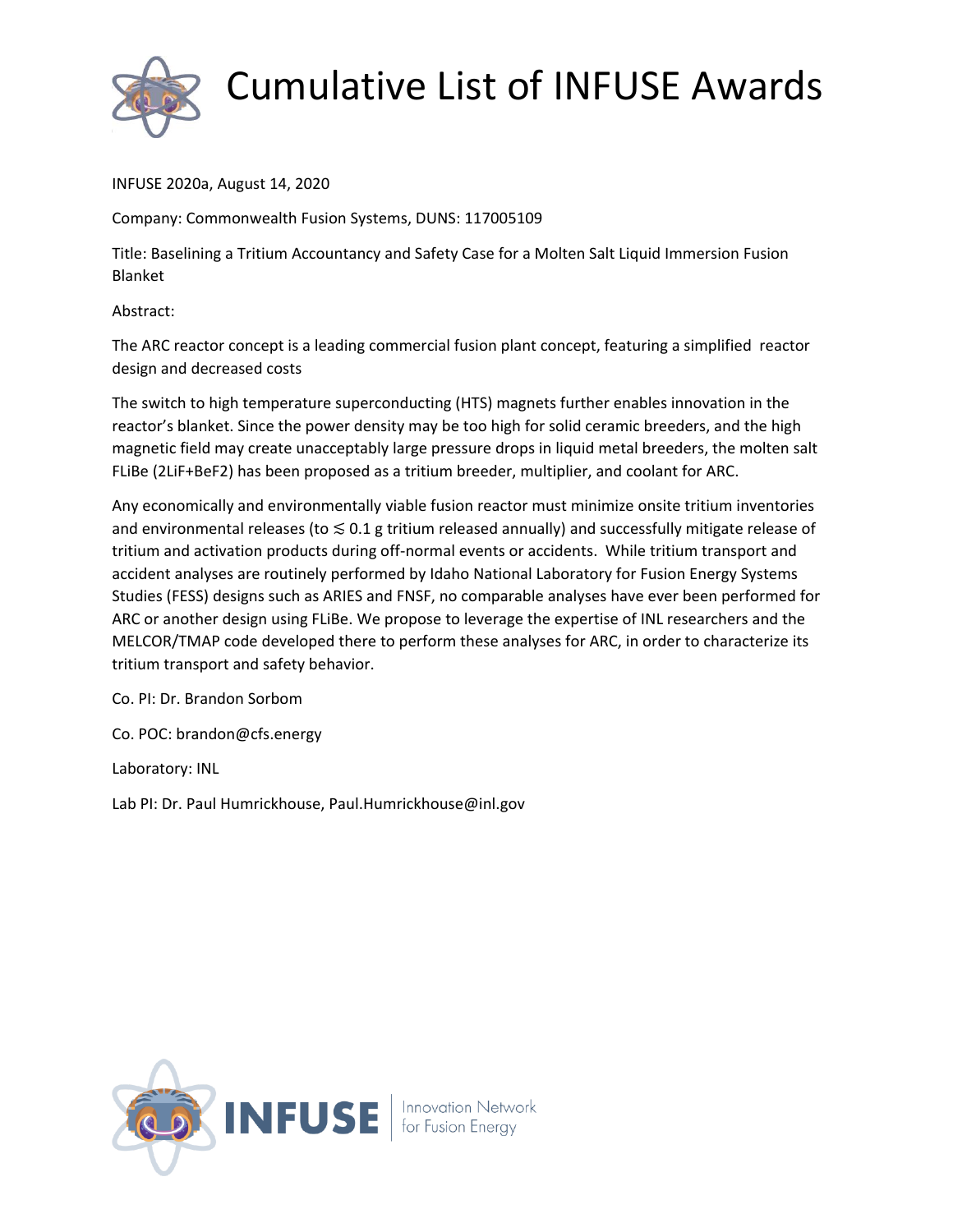

INFUSE 2020a, August 14, 2020

Company: Commonwealth Fusion Systems, DUNS: 117005109

Title: SPARC 3D Field Physics and Support of the Non-Axisymmetric Coil Assessment

Abstract:

The Ideal Perturbed Equilibrium Code (IPEC) code developed and maintained by Princeton Plasma Physics Laboratory Scientists Jong-Kyu Park and Nikolas Logan has revolutionized the physical understanding of plasma sensitivity to error fields and is the centerstone of this proposal. IPEC will be used to assess the types of error fields that the plasma is most susceptible to in the various plasma conditions expected during SPARC plasma current ramp-up, the steady equilibrium phase, and the plasma current ramp-down. Knowledge of the dominant error fields then allows the evaluation of a set of error field correction coils where the metric is the overlap of the applied correction field with the dominant spectrum.

Co. PI: Dr. Alex Creely

Co. POC: alex@cfs.energy

Laboratory: PPPL transferred to LLNL

Lab PI: Dr. Nikolas Logan, logan35@llnl.gov

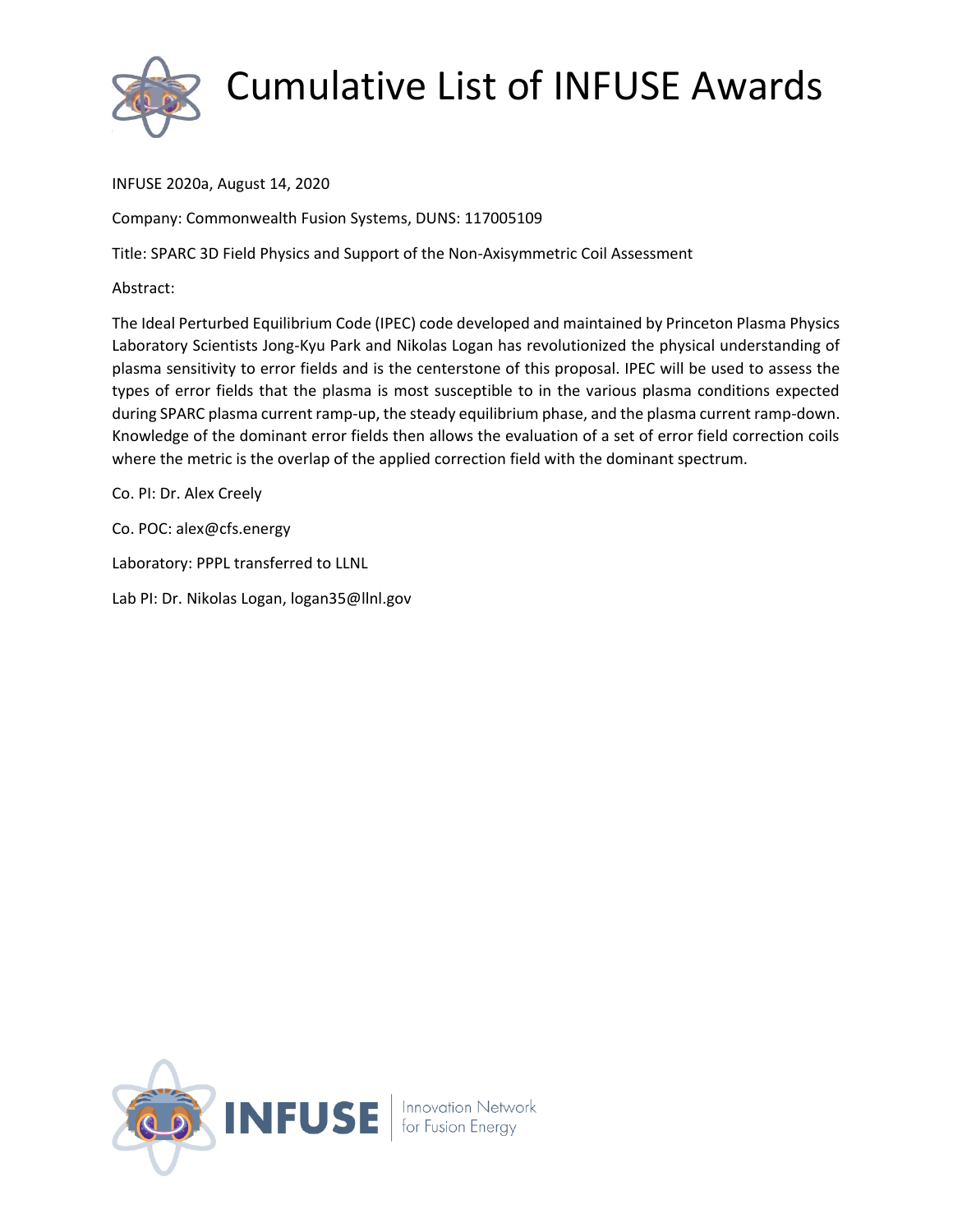

INFUSE 2020a, August 14, 2020

Company: Commonwealth Fusion Systems, DUNS: 117005109

Title: Advanced Manufacturing Workflows for Tokamak Internal Components

Abstract:

CFS is currently designing a commercial fusion reactor called ARC, whose key innovation is the use of highfield HTS magnets. These allow for reduced plant size and cost. In addition, they allow for resistive, demountable superconducting joints that give ready access to interior components, dramatically improving RAMI. In order to fully realize benefits of demountability, the following challenges must be addressed:

- A rapid/inexpensive fabrication method must be developed to keep costs down of replacing the internal components
- The fabrication method must be able to support the construction of large (several meter scale) components

In addition, early fusion energy devices will have a learning curve and there will likely be design changes to internal components. This may require expensive re-tooling unless we have an adaptable/reconfigurable fabrication method. Additive manufacturing (AM) is a potential solution to the above challenges and opens up the rapid, low cost fabrication of large components with novel materials. The metal Big Area Additive Manufacturing team developed GMAW-based (gas-metal-arc-welding) capability at ORNL from the ground up. Our overall objective is to design a workflow for the design and manufacture of an AM internal component in a fusion device. This workflow will be tested and driven by the production of an actual subscale divertor module of an ARC vacuum vessel

Co. PI: Dr. Brandon Sorbom

Co. POC: brandon@cfs.energy

Laboratory: ORNL

Lab PI: Dr. Andrzej Nycz, nycza@ornl.gov

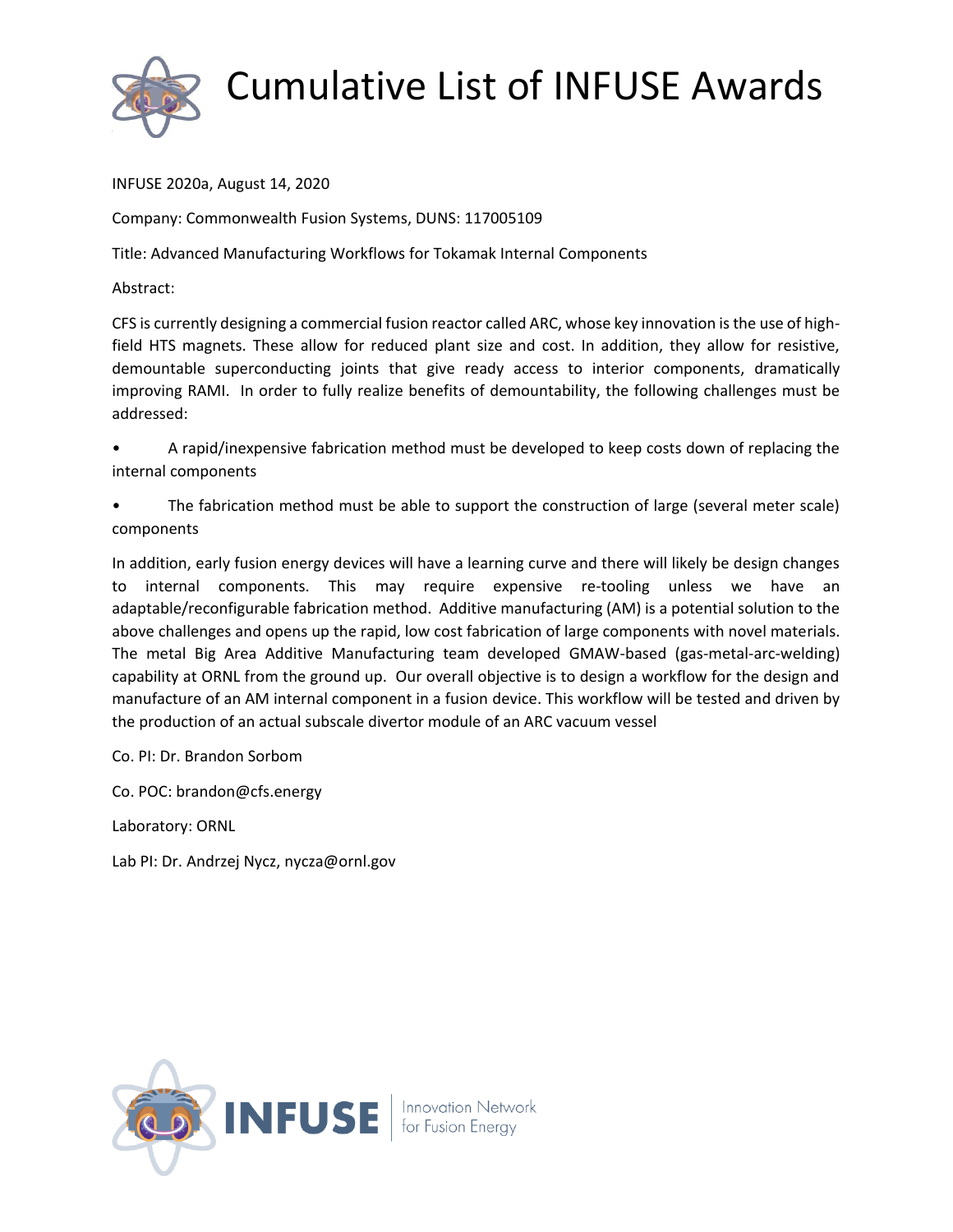

INFUSE 2020a, August 14, 2020 [RESCINDED]

Company: Gamma Alloys, Inc., DUNS: 830224049

Title: Tungsten Engineered Feed Stock for PFCs

Abstract:

Gamma would seek to work with Oak Ridge National Lab for reasons as follows. ORNL has extensive knowledge in process modeling, process control, in-situ and ex-situ characterization of a wide range of high temperature materials fabricated via additively manufacturing. This includes fabrication of refractory materials such as Tungsten and Molybdenum. While ORNL has exhibited success in printing these systems, the process window range is relatively small. Besides porosity, which can largely be controlled via the energy density, the major technical challenge is in suppressing the formation of intergranular cracks along columnar grains generating during printing. Prior research has shown that powders decorated with small particles can induce the nucleation of equiaxed grains during solidification. By manipulating the solidification dynamics, it may be possible to eliminate columnar grains and therefore minimize cracking. Furthermore, as traditional processing of refractory materials is incredibly difficult, processing via additive manufacturing offers a novel opportunity to surpass the current manufacturing bottleneck and deploy these materials into industrial use. Currently, Gamma is in the early stages of a, AM Aluminum CRADA with ORNL focusing on similar development for Aluminum engineered feedstock. Lastly ORNL is our ideal choice as there is an internal need for Tungsten & Tungsten alloy parts & printing.

Co. PI: Mr. Micah Peabody

Co. POC: micah.peabody@gammaalloys.com

Laboratory: ORNL

Lab PI: Dr. Peeyush Nandwana, [nandwanap@ornl.gov](mailto:nandwanap@ornl.gov)

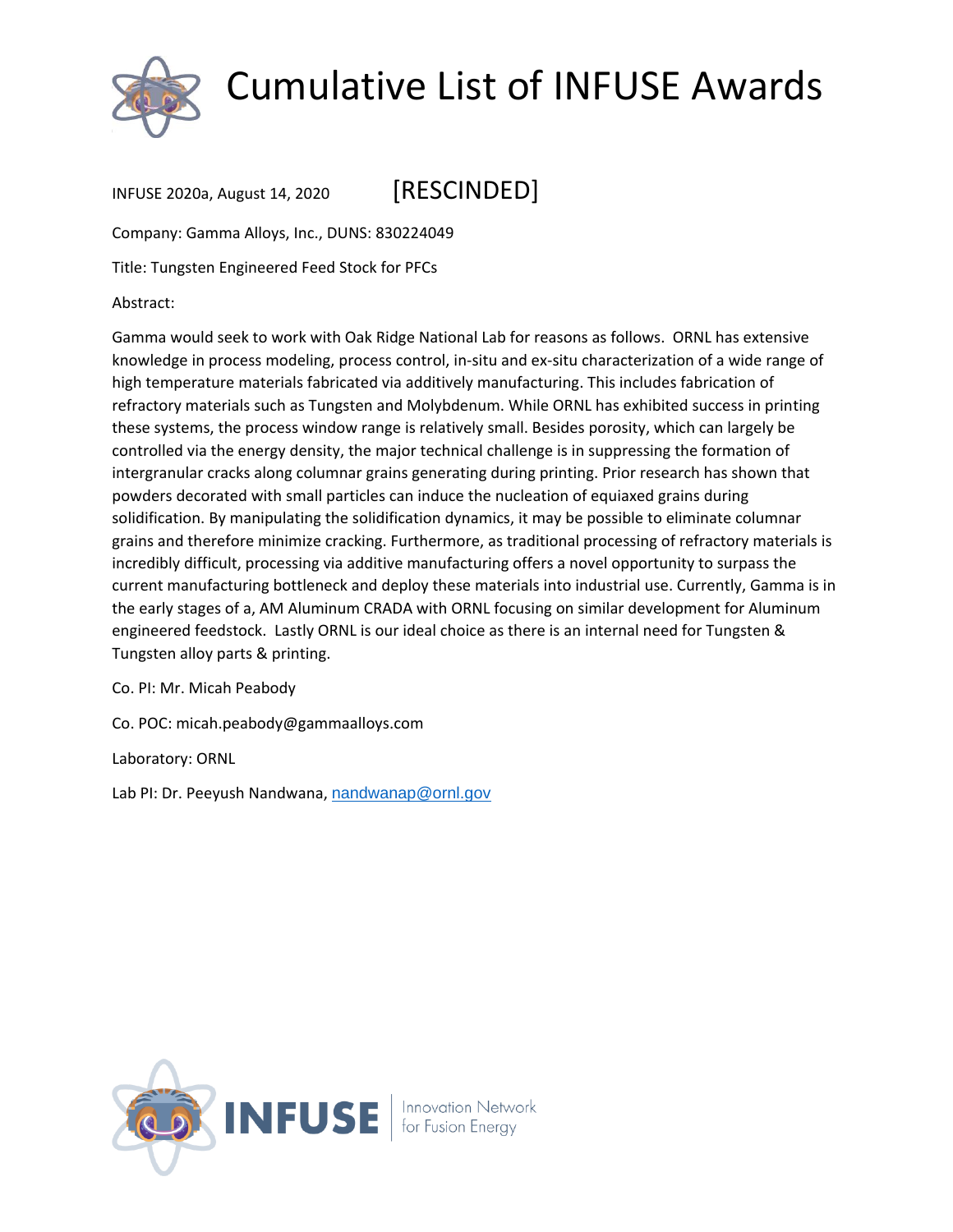

INFUSE 2020a, August 14, 2020

Company: General Fusion Corp., DUNS: 117111477

Title: Advanced Stability Analysis for Magnetized Target Fusion

Abstract:

This project seeks to apply advanced computational stability analyses to model equilibrium states representing the Fusion Demonstration Plant (FDP) device General Fusion is designing. The FDP is a Magnetized Target Fusion concept that strongly compresses a toroidal plasma inside of a liquid Lithium blanket. In particular, building on encouraging initial analyses, the effect of plasma rotation on the stability will be studied using the Resistive DCON and MARS-F codes under development at Princeton Plasma Physics Laboratory. The results will help to inform General Fusion on the stable operation of their design, and the project will pave the way for more advanced analyses such as the influence the energetic particles driven from fusion reactions would have on the stability.

Co. PI: Dr. Aaron Froese

Co. POC: aaron.froese@generalfusion.com

Laboratory: PPPL

Lab PI: Dr. Zhirui Wang, [zwang@pppl.gov](mailto:zwang@pppl.gov)

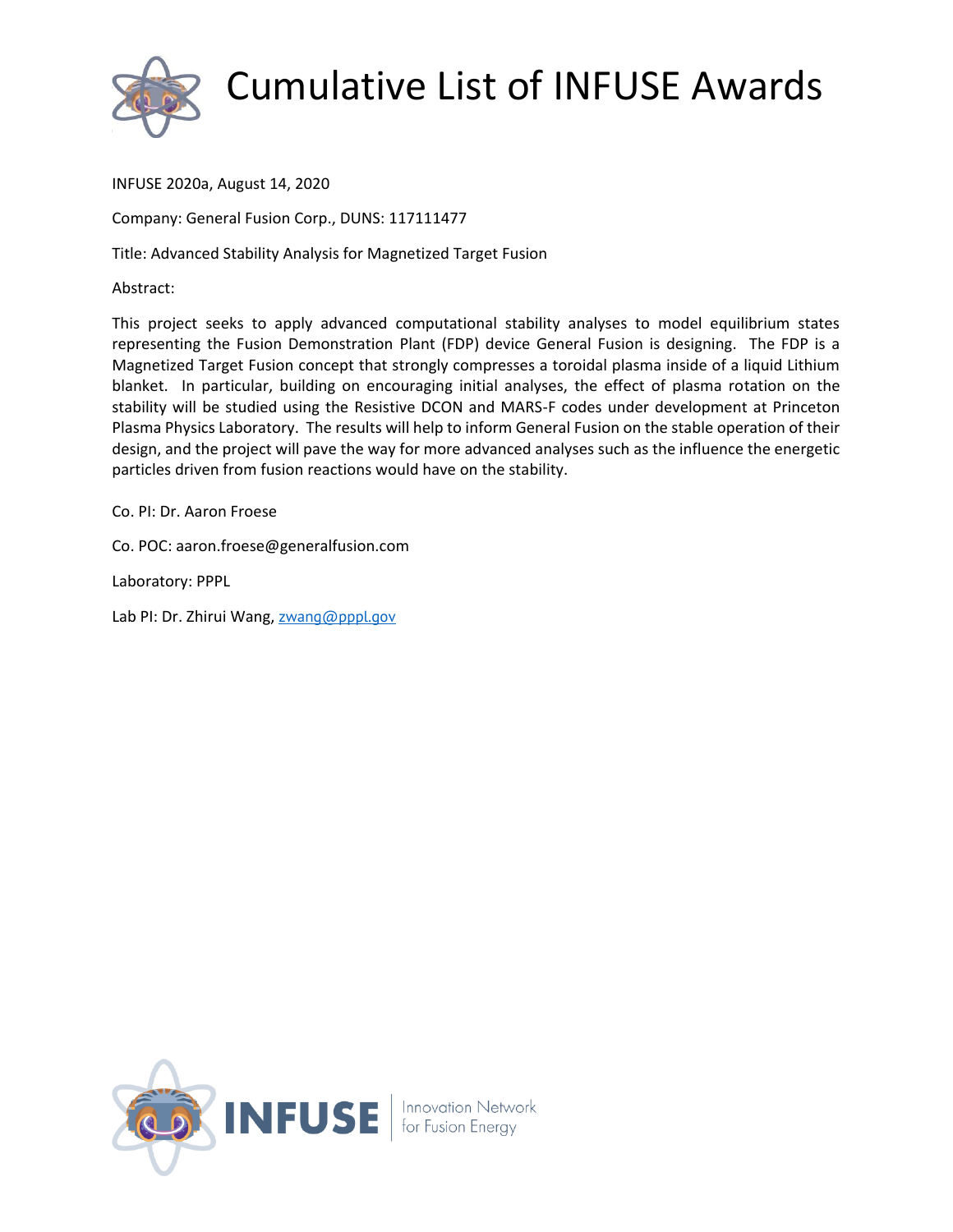

INFUSE 2020a, August 14, 2020

Company: Solid Material Solutions, LLC, DUNS: 0020074970

Title: Low Temperature Testing of New Lower Cost Magnum-NX HTS Cable for Fusion

Abstract:

This program will directly measure the electrical current carrying properties of a new type of lower cost, more robust and quench resistant high temperature superconducting tape cable, thereby providing vital information for designing and developing fusion reactor coils and assessing their utility. The test cables will be produced by Solid Material Solutions, LLC and testing will be completed by staff at Brookhaven National Laboratory.

Co. PI: Dr. Alexander Otto

Co. POC: [alex.otto@solidmaterialsolutions.com](mailto:alex.otto@solidmaterialsolutions.com)

Laboratory: BNL

Lab PI: Dr. Ramesh Gupta, *[gupta@bnl.gov](mailto:gupta@bnl.gov)* 

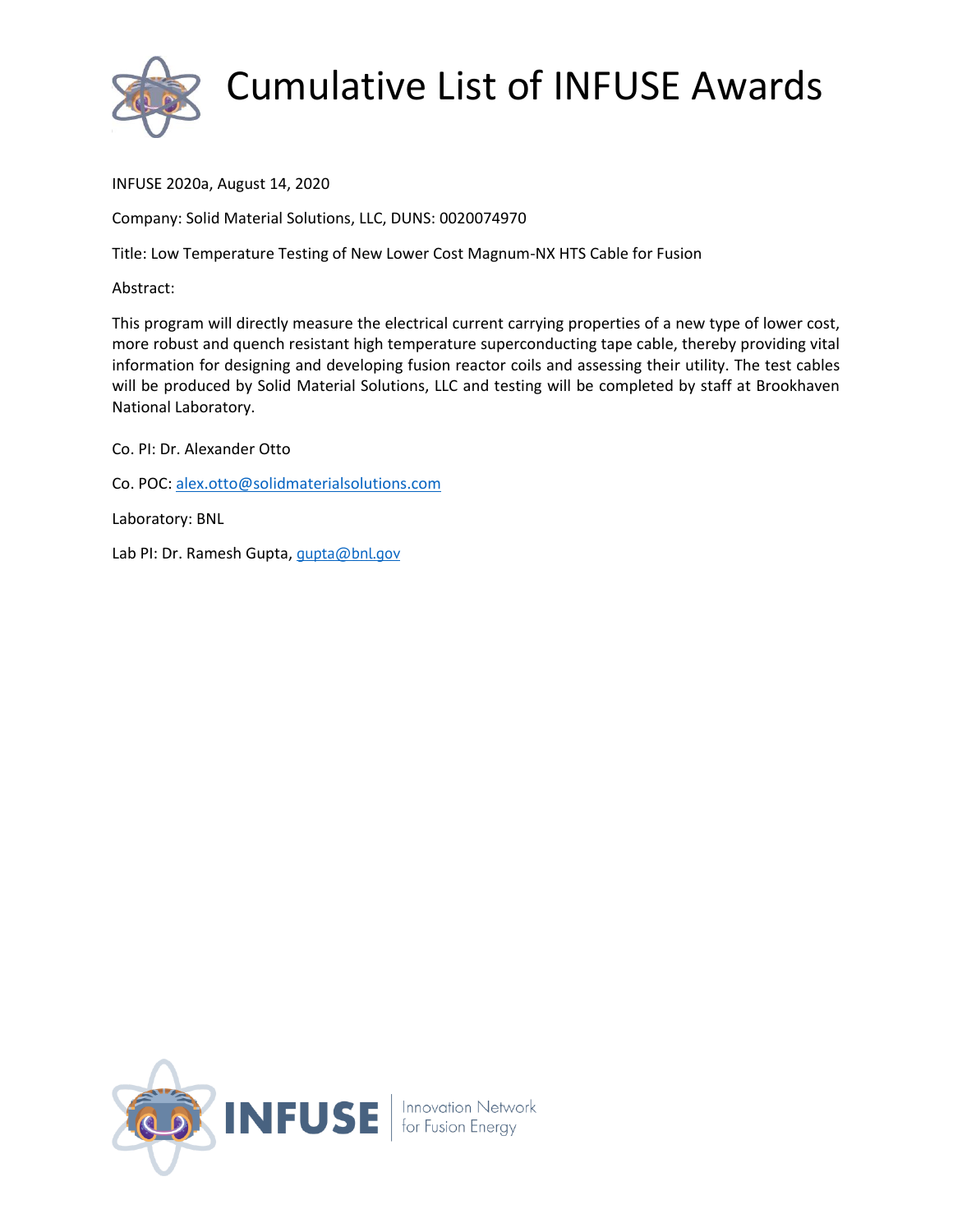

INFUSE 2020a, August 14, 2020

Company: TAE Technologies, DUNS: 065262557

Title: Development of phased-array HHFW antenna and load-resilient matching network for the C-2W FRC plasma device

Abstract:

This proposal is to develop the optimized design of a high power capable phased-array HHFW antenna and a load-resilient matching network for the C-2W FRC plasma device. The antenna will be designed to allow arbitrary phasing of currents on the radiating elements in order to maximize heating efficiency. It will be necessary to minimize RF/edge plasma interactions with design features to be considered including low-Z insulating limiters and the reduction to the greatest possible extent of surface currents on the antenna enclosure. The matching network design will incorporate a passive load-resilience feature, which will allow the antenna to operate with arbitrary current phasing between elements, even for low levels of antenna coupling for which impedance matching of all elements would otherwise not be possible.

Co. PI: Dr. Xiaokang Yang

Co. POC: xyang@tae.com

Laboratory: ORNL

Lab PI: Dr. Richard Goulding, gouldingrh@ornl.gov

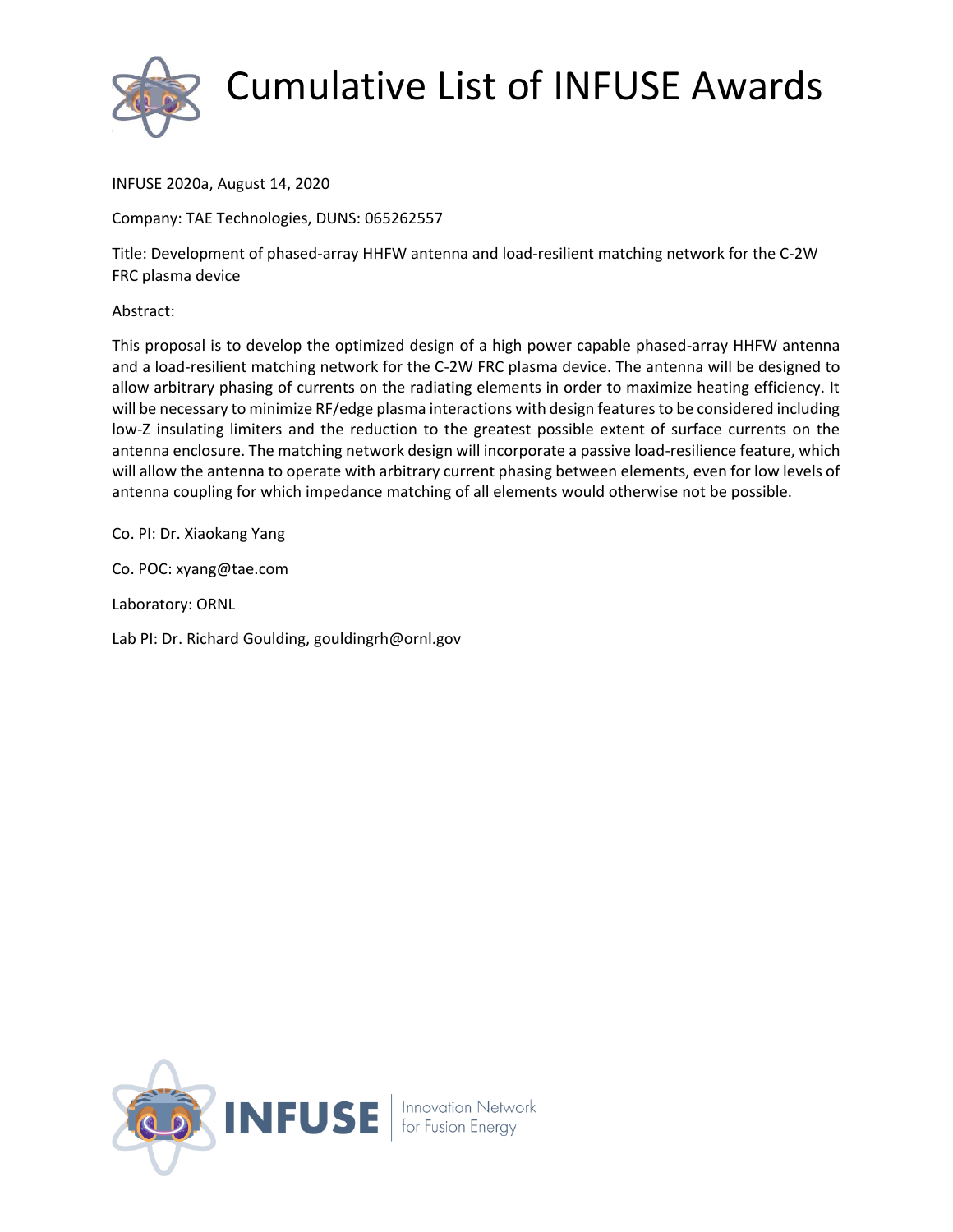

INFUSE 2020a, August 14, 2020

Company: Tokamak Energy, Inc., DUNS: 117135313

Title: Investigating microstability characteristics of next step tokamaks across a range of aspect ratios

Abstract:

This project will investigate the microstability characteristics of next step tokamaks across arrange of aspect ratios. A systems code followed by a 1.5D transport code will be used to produce plasma equilibria and kinetic profiles that satisfy a set of high-level criteria across a range of aspect ratios. Linear gyrokinetic simulations will then be used to characterise the strength and thresholds of micro-instabilities to identify which configurations are most likely to project to high confinement. The results from this project are expected to provide assistance to Tokamak Energy by providing valuable insight to the design of the Company's next step device, ST-F1, and by informing the research programme on Tokamak Energy's high field spherical tokamak, ST40.

Co. PI: Dr. Steven McNamara

Co. POC: Steven.Mcnamara@tokamakenergy.co.uk

Laboratory: PPPL

Lab PI: Dr. Walter Guttenfelder, wgutten@pppl.gov

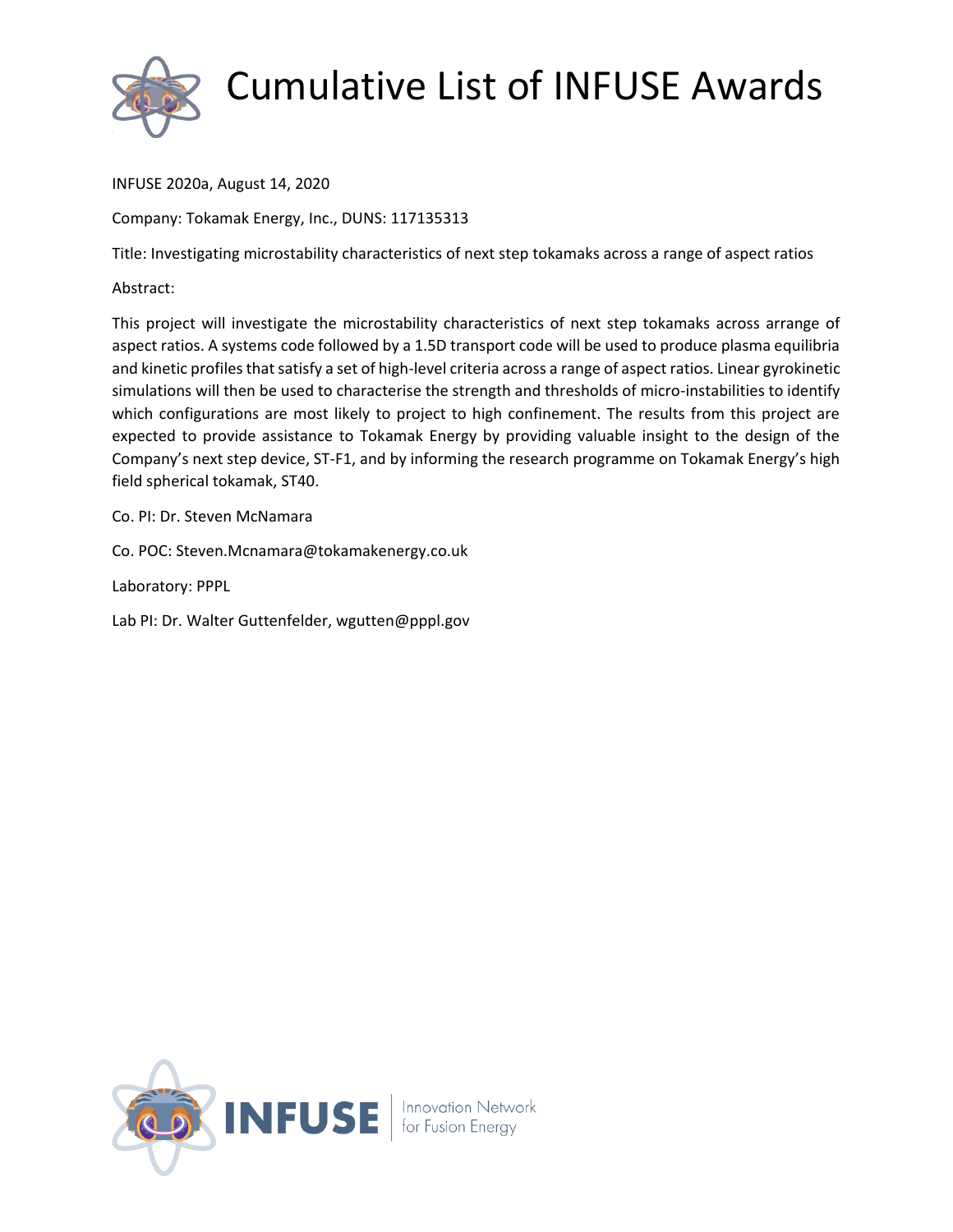

INFUSE 2020a, August 14, 2020

Company: Tokamak Energy, Inc., DUNS: 117135313

Title: Development of an RF Antenna to start-up and sustain a fusion plasma in a spherical tokamak

Abstract:

The central solenoid is an intrinsic part of all present-day tokamaks and most spherical tokamaks (ST). The use of a conventional solenoid in an ST-based fusion reactor may be impossible. Solenoid-free plasma start-up and steady state operation is therefore an area of extensive worldwide research activity.

Tokamak Energy's ST40 has a toroidal magnetic field of 3T which allows testing of reactor relevant RF based plasma start-up, current ramp-up and sustainment methods with commercially available MW range RF power sources. Electron Bernstein wave (EBW) based plasma start-up and plasma current drive are in the research programme of ST40. Efficient EBW excitation in the plasma requires RF power to be launched as an X-mode from the high field side (HFS) of the machine. HFS RF launching was always technically difficult in tokamaks but it is even more challenging in STs because of very limited space at the centre of the torus. However, it is strategically important to develop a technology for HFS RF launching in the STs.

Oak Ridge National Laboratory (ORNL) will perform a conceptual design of an ST compatible HFS launching system to enable investigation of a reactor scale plasma start-up, current ramp-up and sustainment of spherical tokamak plasms, The ultimate aim will be to demonstrate steady-state EBW operation and eventually to use EBW as a main method of plasma current generation in an ST reactor.

Co. PI: Dr. Vladimir Shevchenko

Co. POC: vladimir.shevchenko@tokamakenergy.co.uk

Laboratory: ORNL

Lab PI: Dr. Tim Bigelow, bigelowts@ornl.gov

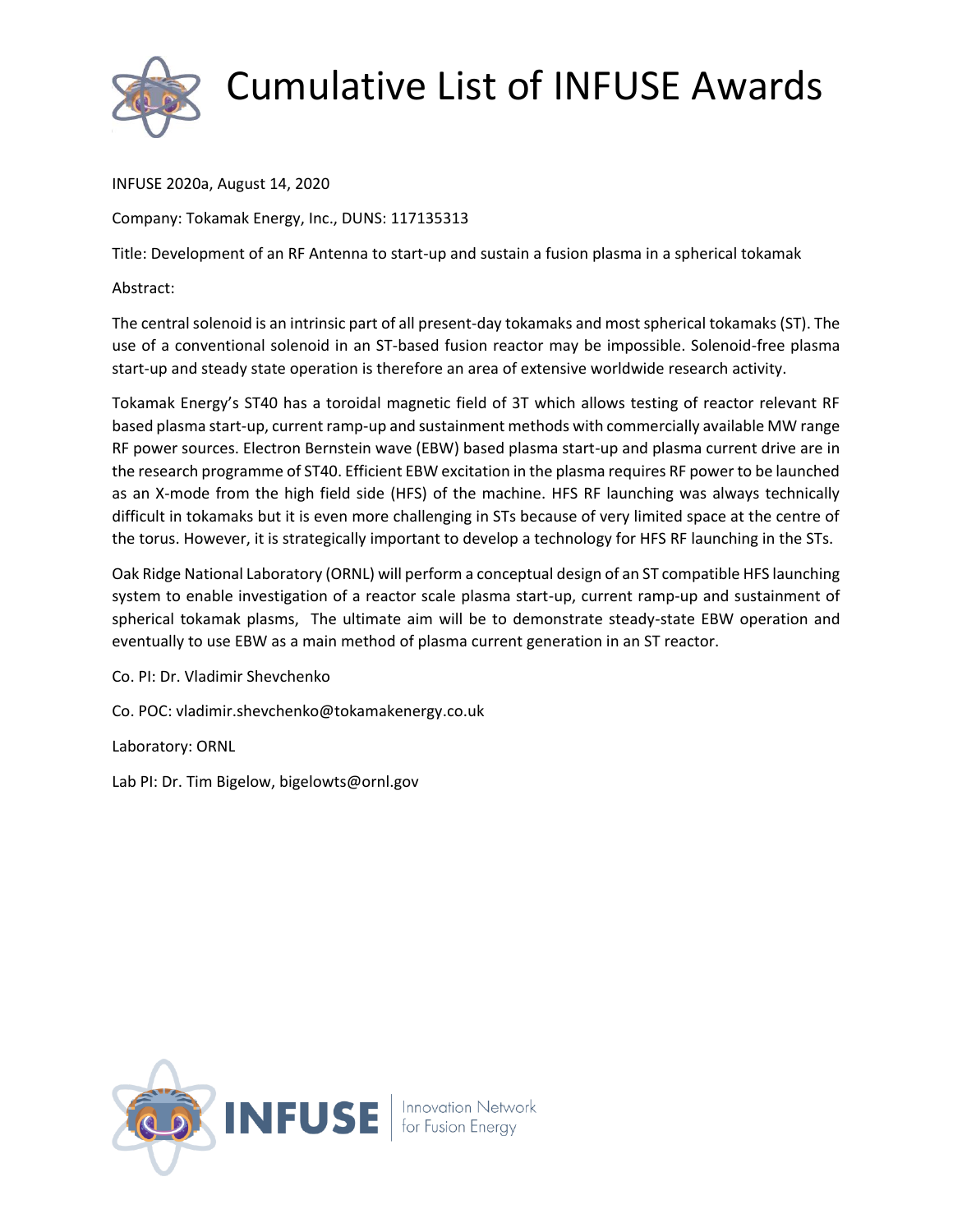

INFUSE 2020a, August 14, 2020

Company: Tokamak Energy, Inc., DUNS: 117135313

Title: Conceptual design of a tritium pellet injector for the ST40 spherical tokamak

Abstract:

ORNL has a long track record of pellet injection technology development. For the application of pellet fueling on ST40, a previous design by ORNL of a flexible pipe-gun type injector named "pellet injector in a suitcase" would likely be an ideal technology to use as it has already been proven on several fusion devices and can be built and integrated into ST40 for relatively modest cost. The application of this system for ST40 would require some changes to make it tritium compatible and provide the necessary isolation of tritium containing components. The implementation of the injector for tritium use is of research interest to ORNL who have yet to deploy an injection system for use with tritium. The present proposal is to determine the pellet sizes to be utilized on ST40 and to modify the design for these sizes and for tritium compatibility.

Co. PI: Mr. David Wilson

Co. POC: david.wilson@tokamakenergy.co.uk

Laboratory: ORNL

Lab PI: Dr Larry Baylor, [baylorlr@ornl.gov](mailto:baylorlr@ornl.gov)

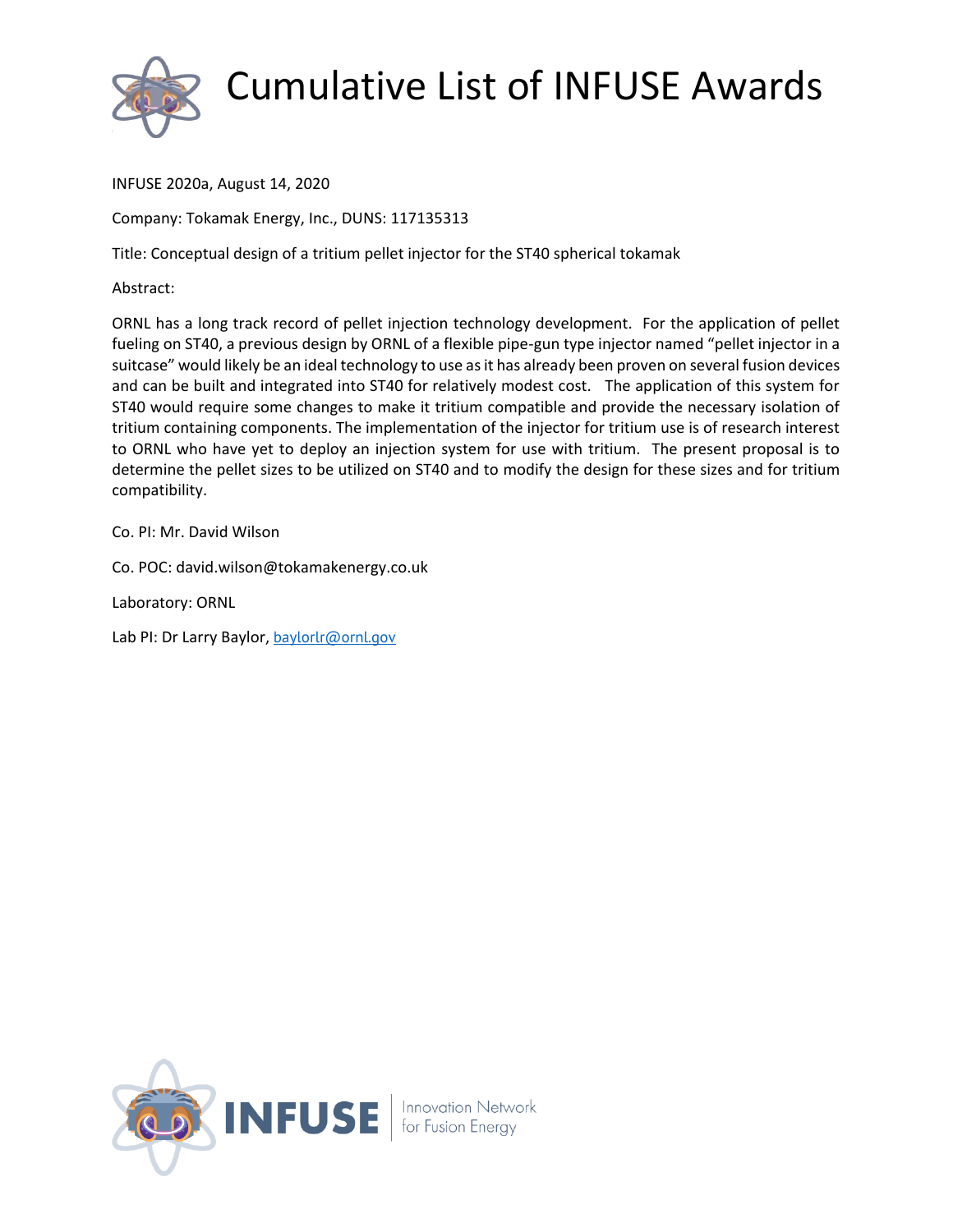

INFUSE 2019b, September 23, 2019

Company: Advanced Conductor Technologies, DUNS: 969353734

Title: Development of a modeling toolbox for CORC® cable performance evaluation

Abstract:

Advanced Conductor Technologies and SuperPower Inc. request Lawrence Berkeley National Laboratory (LBNL) to develop a simulative tool that would create a deeper understanding of current distribution between tapes in CORC® cables for fusion magnet in the presence of common performance variations within REBCO tapes when operating at high magnetic fields. Such tool, which would be developed under the "Enabling technologies including new and improved magnets" topic area, would allow tailoring the design of CORC® cables for fusion magnets based on actual REBCO tape performance variations to ensure their optimum operation and prevent conductor burnout during a magnet quench. The model should be based on actual REBCO tape performance, with emphasis on variations in high-field REBCO tape performance due to variations in chemistry and processing conditions, and other key parameters such as contact resistance between REBCO tapes in CORC® cables.

Co. PI: Dr. Danko Van der Laan

Co. POC: [danko@advancedconductor.com](mailto:danko@advancedconductor.com)

Laboratory: LBNL

Lab PI: Dr. Steven Gourlay, sagourlay@lbl.gov

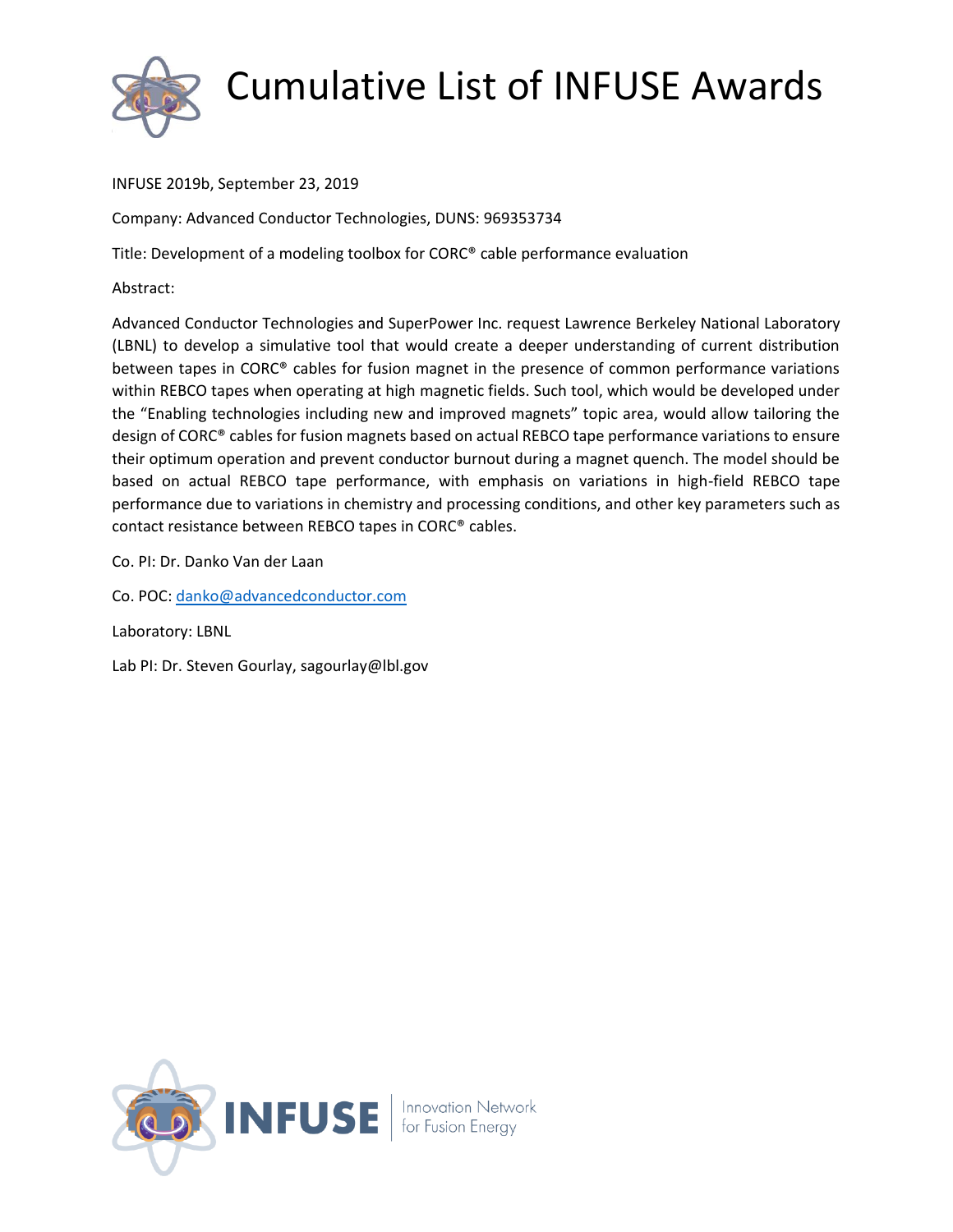

INFUSE 2019b, September 23, 2019

Company: Commonwealth Fusion Systems, DUNS: 117005109

Title: Superconducting Cable Quench Detection

Abstract:

This proposal will enable Commonwealth Fusion Systems (CFS) to pursue its cable development program by using the 10-T Brookhaven National Laboratory (BNL) dipole magnet, DCC017. CFS and BNL will work together on cable design and construction, cable instrumentation, design and construction of a cable test fixture, quench testing at 4 K temperatures, and quench data analysis.

Co. PI: Dr. Brandon Sorbom Co. POC: brandon@cfs.energy Laboratory: BNL Lab PI: Dr. Ramesh Gupta, gupta@bnl.gov

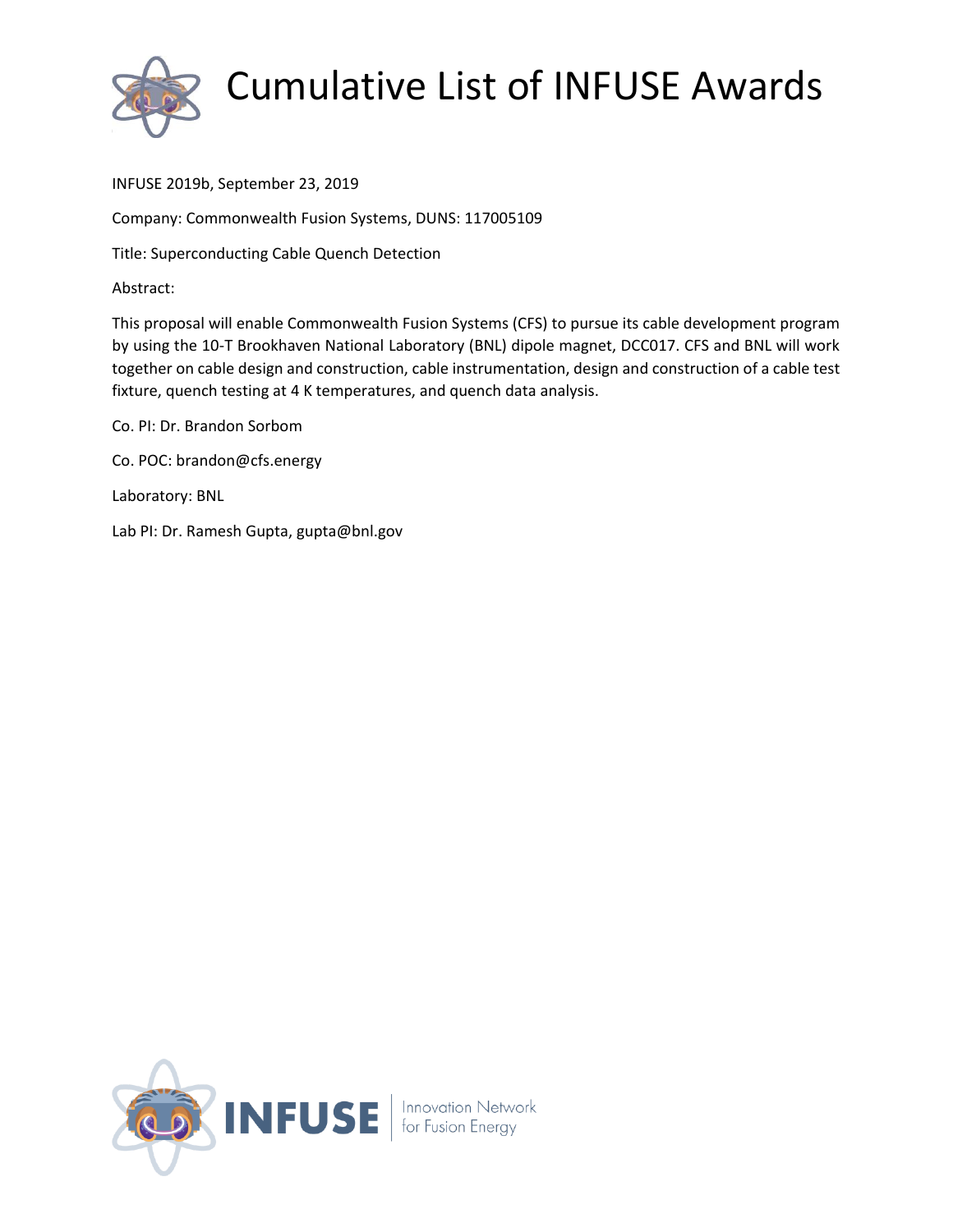

#### INFUSE 2019b, September 23, 2019

Company: Commonwealth Fusion Systems, DUNS: 117005109

Title: Divertor Component Testing

Abstract:

Power exhaust is an immense challenge in tokamaks. Commonwealth Fusion Systems (CFS), in collaboration with MIT and others, is designing and building a compact, high-field tokamak for the demonstration of net fusion energy, called SPARC. A successful SPARC divertor will require very carefully engineered and qualified divertor tiles and cassettes to handle the cyclic thermal loading. Testing of materials and components under relevant heat flux conditions is a necessary step for developing a robust and reliable power exhaust system. Here we propose to use the high-heat flux testing expertise maintained by ORNL, used in support of NSTX-U, to demonstrate the thermal performance of tungstencoated graphitic foam targets, to help CFS and its collaborators assess the performance of base materials and divertor mockups under SPARC-like divertor heat flux conditions.

Co. PI: Dr. Dan Brunner

Co. POC: dan@cfs.energy

Laboratory: ORNL

Lab PI: Dr. Travis Gray, tkgray@pppl.gov

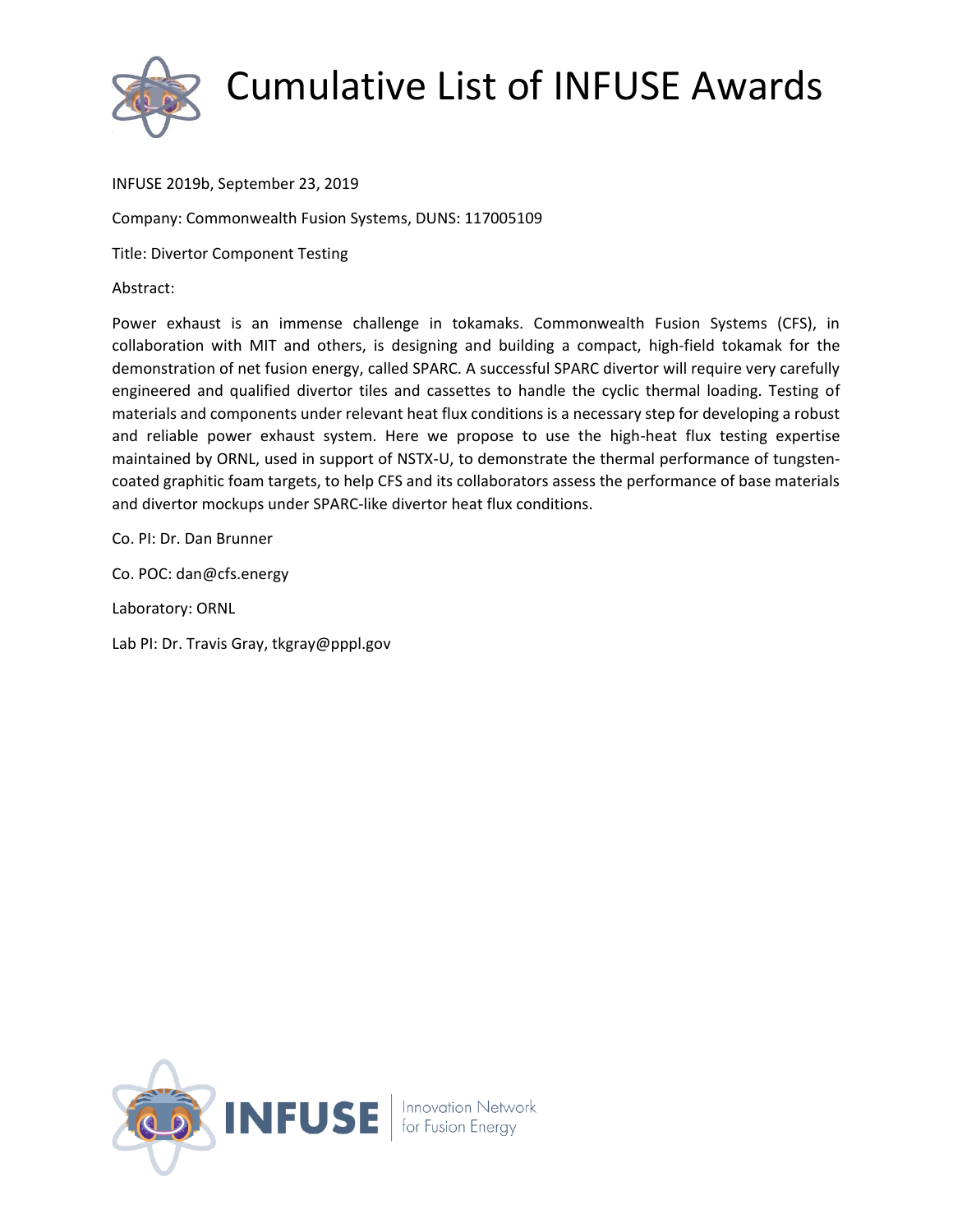

#### INFUSE 2019b, September 23, 2019

Company: Commonwealth Fusion Systems, DUNS: 117005109

Title: Divertor Plasma Simulations

Abstract:

Power exhaust is an immense and unsolved challenge in tokamaks. The intensity of the boundary plasma in present experiments falls far short of the conditions expected in net-energy tokamaks. This proposal will allow CFS to use the unique UEDGE plasma neutral simulation code to simulate boundary plasmas under conditions relevant to its net-energy tokamak device, called SPARC.

Co. PI: Dr. Dan Brunner Co. POC: dan@cfs.energy

Laboratory: LLNL

Lab PI: Dr. Maxim Umansky, [umansky1@llnl.gov](mailto:umansky1@llnl.gov)

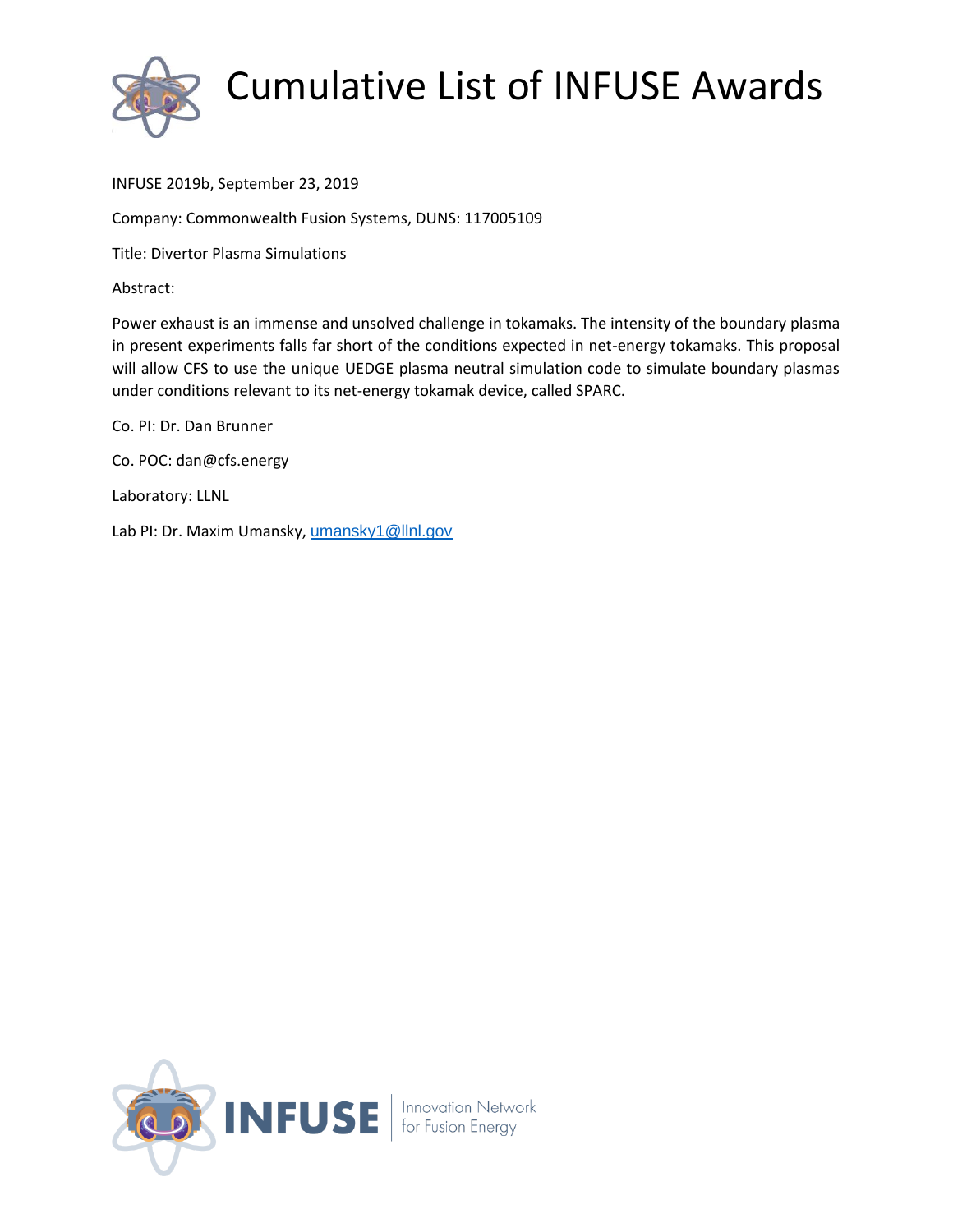

INFUSE 2019b, September 23, 2019

Company: Commonwealth Fusion Systems., DUNS: 117005109

Title: Alpha Particle Diagnostics Simulation

Abstract:

Measuring and understanding the physics of transport of fast ions is an important part of the missions of TFTR, JET, ITER and SPARC, because it affects both plasma performance (MHD stability and plasma heating) and survival of the first wall. A well-designed diagnostic set will be required to study the transport and loss of energetic ions from both classical (ripple) and MHD-driven mechanisms. Careful simulations of the expected properties of the energetic ion populations must first be carried out to optimally design, and position the diagnostics that are required to adequately test the transport models. The work proposed here aims to lay out the requirements for alpha-particle diagnostics, especially lost alphas, by predicting how these particles are expected to behave under conditions relevant to SPARC, CFS' break-even tokamak. We propose to use two sets of code developed and maintained by the Princeton Plasma Physics Laboratory to perform calculations of fast-ion losses in SPARC arising from toroidal field (TF) ripple and magnetohydrodynamic effects.

Co. PI: Dr. Steve Scott

Co. POC: sscott@psfc.mit.edu

Laboratory: PPPL

Lab PI: Dr. Gerrit Kramer and Dr. Mario Podesta, [mpodesta@pppl.gov](mailto:mpodesta@pppl.gov)

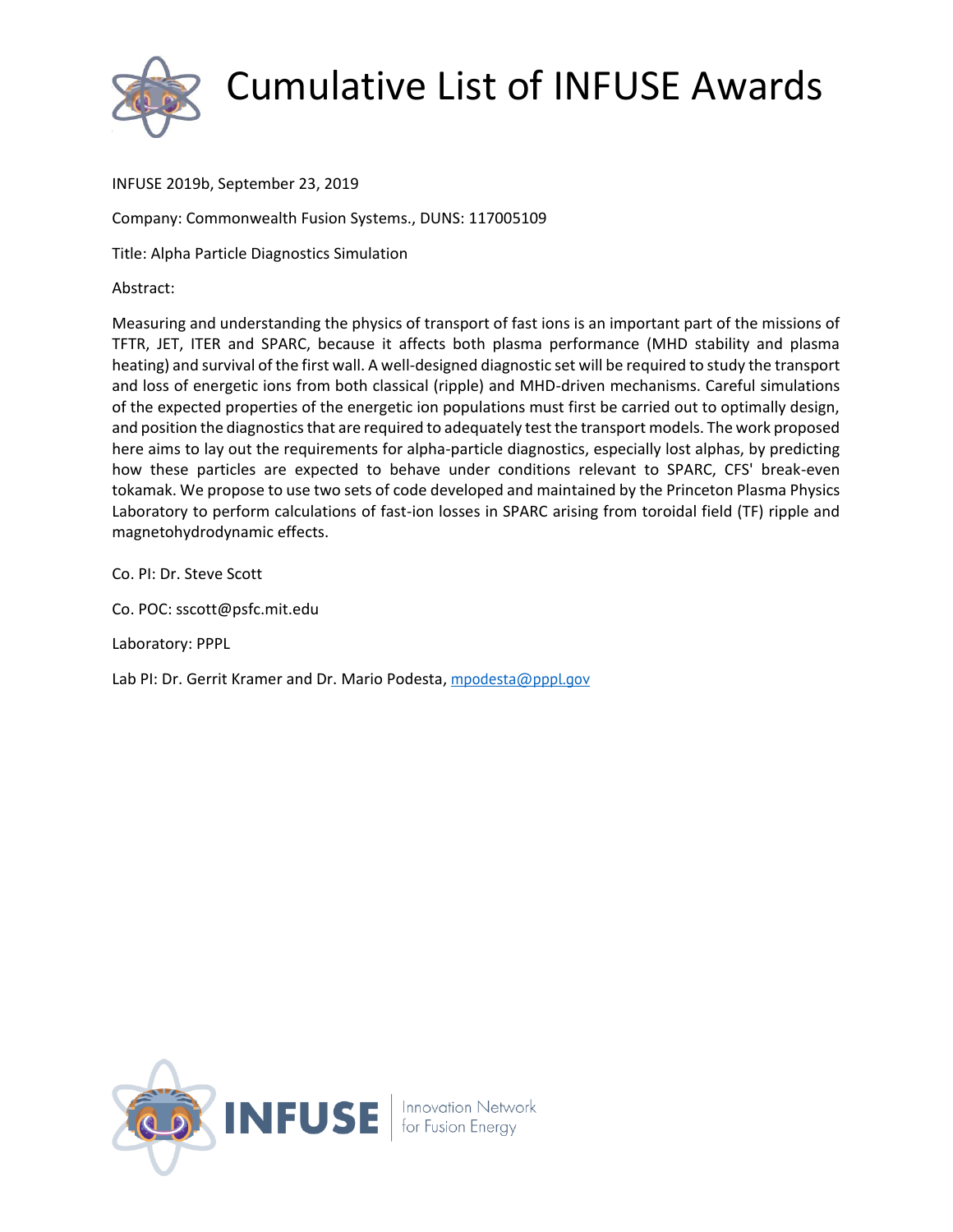

#### INFUSE 2019b, September 23, 2019 [RESCINDED]

Company: HelicitySpace, DUNS: 117087016

Title: Development of a High-Current Solid-State Switch for Magneto-Inertial Fusion

Abstract:

Magneto-inertial fusion attempts to satisfy the Lawson criterion in short pulses of the order of plasma energy confinement times. The power systems for this class of fusion concepts generally require large (> 1 MA) level currents delivered very rapidly. Delivering electricity to the grid will then require high frequency pulses ( $\sim$  1 Hz). There is therefore a strong need for switches capable of satisfying these requirements. The project proposes to develop power stacks capable of scaling up to these requirements based on light-activated thyristors that promise to provide more compact, robust and scalable switches for magneto-inertial fusion concepts.

Co. PI: Dr. Setthivoine You

Co. POC: [setthivoine.you@helicityspace.com](mailto:setthivoine.you@helicityspace.com)

Laboratory: PPPL

Lab PI: Mr. Clement Bovet, [cbovet@pppl.gov](mailto:cbovet@pppl.gov)

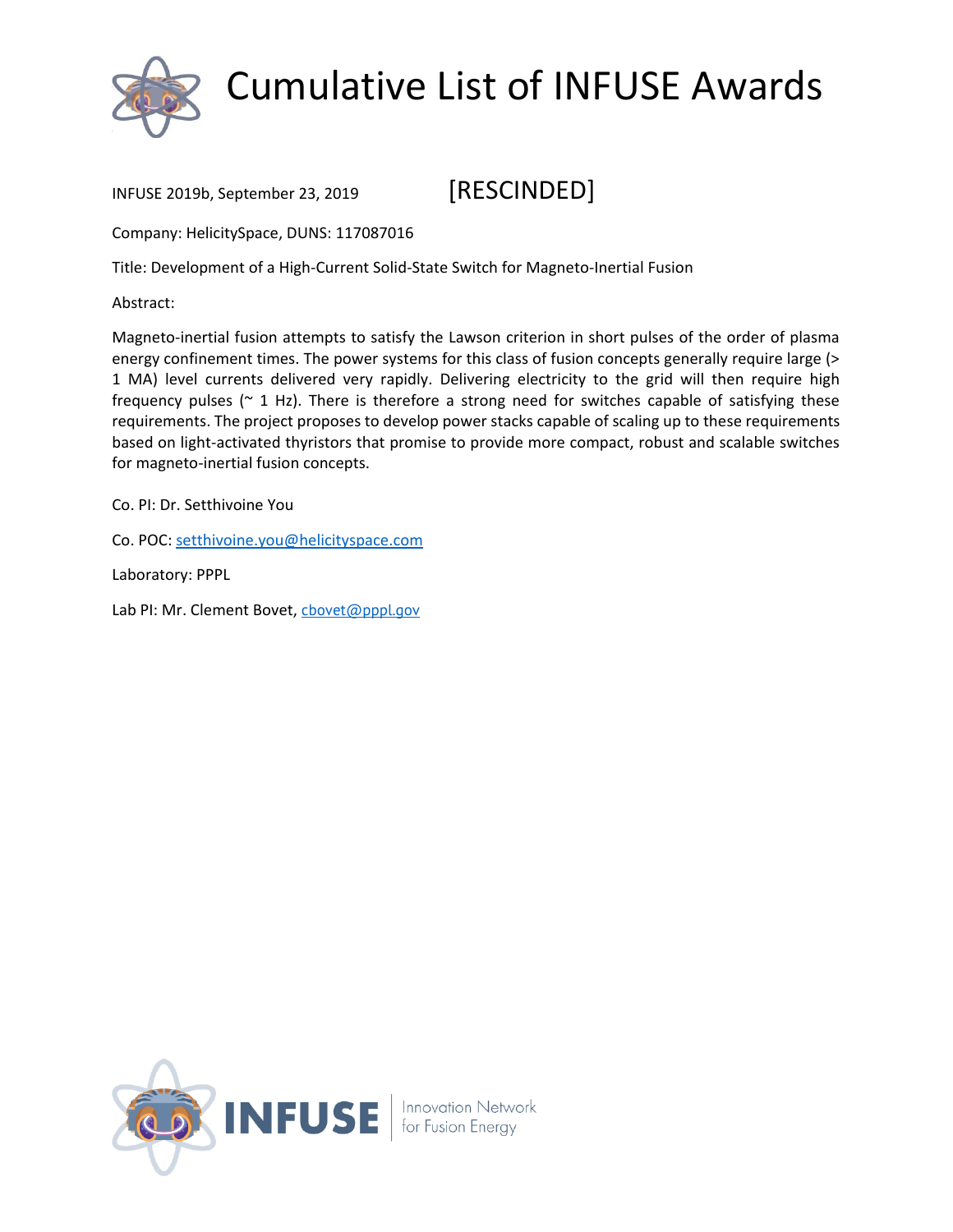

INFUSE 2019b, September 23, 2019

Company: HelicitySpace, DUNS: 117087016

Title: Simulation of Plectoneme Formation

Abstract:

Plectonemes are non-axisymmetric Taylor states recently discovered in the SSX and MOCHI experiments. These experiments have observed remarkable stability and long lifetimes, without close-fitting walls in some cases, despite their non-axisymmetric nature. The Helicity Drive is an innovative fusion energy concept that exploits these properties together with magnetic reconnection heating and passive magnetic compression to achieve triple products sufficient for net energy gain. The company has detailed physics calculations that estimate the scaling of plasma parameters and triple product with input parameters based on prior laboratory experience. This project proposes to perform high-performance 3D MHD numerical simulations of the formation process of plectonemes to improve the understanding of the SSX and MOCHI results, and help enable predictive capabilities for the Helicity Drive concept.

Co. PI: Dr. Setthivoine You

Co. POC: [setthivoine.you@helicityspace.com](mailto:setthivoine.you@helicityspace.com)

Laboratory: LANL

Lab PI: Dr. Hui Li, [hli@lanl.gov](mailto:hli@lanl.gov)

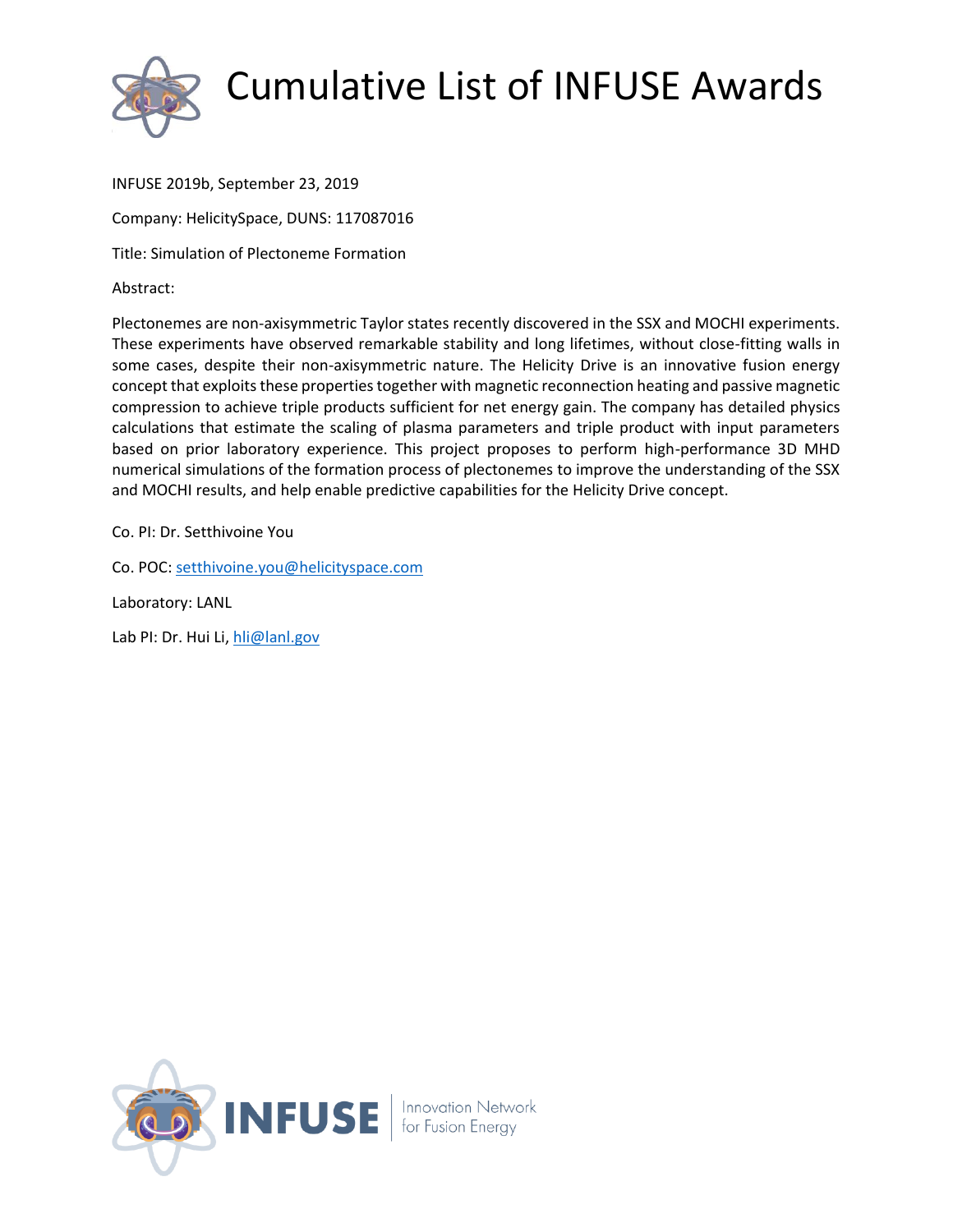

INFUSE 2019b, September 23, 2019 Company: Hyperjet Fusion Corp., DUNS: 080736078 Title: 3D MHD Simulations Support for PJMIF

Abstract:

We are looking for help from the national labs in conducting credible 3D MHD simulations of our proposed target formation approach, assessing relevant merging conditions of the compact toroids that can be created in the near term and to assess the magnetic topology and plasma properties that can be obtained. These simulations are challenging because they require the study of a complicated magnetic topology in 3D, varying over a wide range of physical length scales as the compact toroids converge and stagnate, and have proved well beyond the capabilities of codes we have been able to access in the commercial space.

Co. PI: Dr. Franklin Witherspoon

Co. POC: [witherspoon@hyperjetfusion.com](mailto:witherspoon@hyperjetfusion.com)

Laboratory: LANL

Lab PI: Dr. Glen Wurden and/or Dr. Samuel Langendorf, samuel.langendorf@lanl.gov

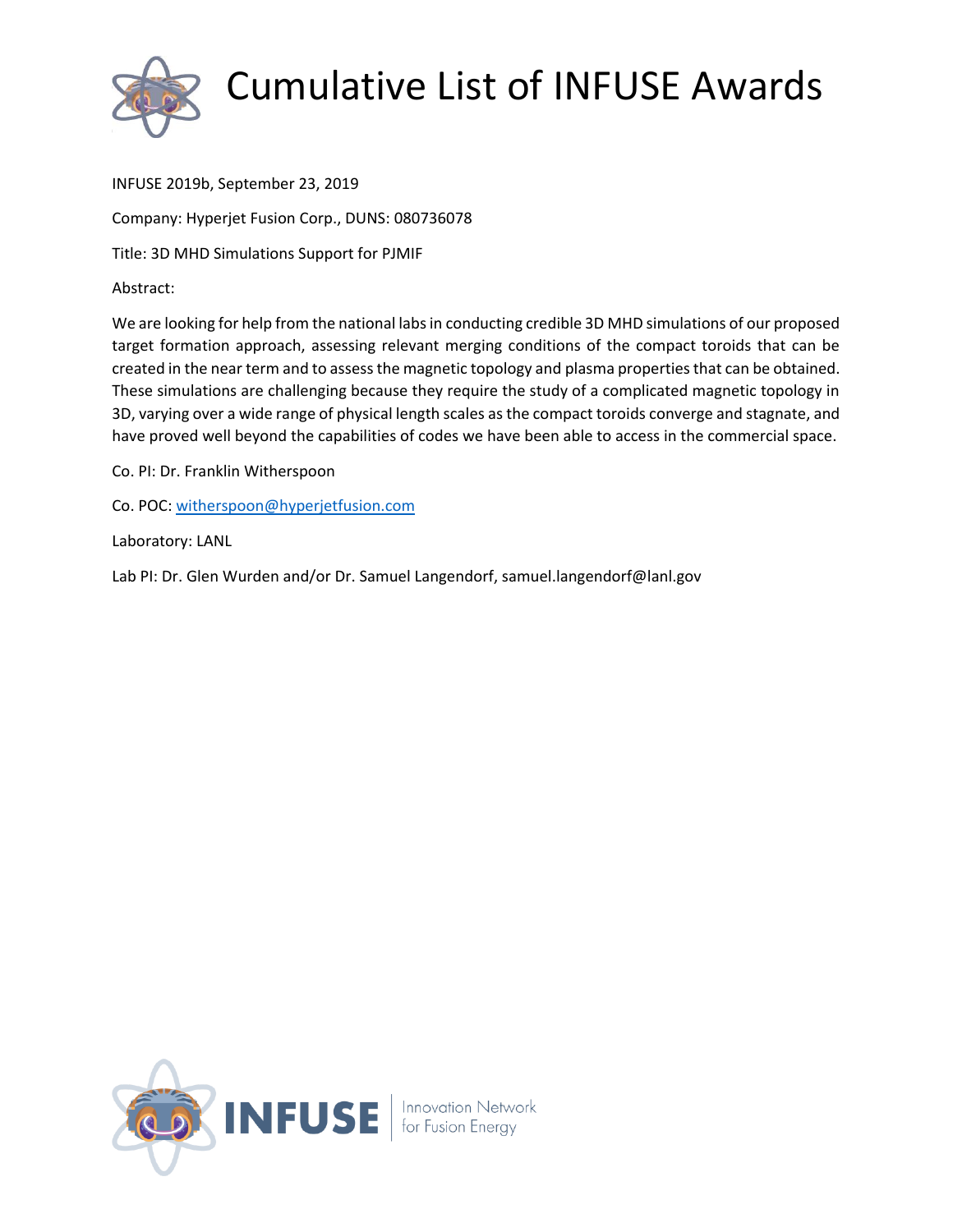

INFUSE 2019b, September 23, 2019

Company: TAE Technologies, Inc., DUNS: 065262557

Title: Simulations of Global Stability in the C-2W Device

Abstract:

TAE Technologies, Inc, proposes to use the HYM 3D particle-in-cell code developed at PPPL to study the synergistic effects of neutral beam injection and end biasing on the global stability of FRC plasmas in conditions relevant to the C-2W experimental device and the planned next-step device, Copernicus.

Co. PI: Dr. Sean Dettrick Co. POC: sean@tae.com Laboratory: PPPL Lab PI: Dr Elena Belova, [ebelova@pppl.gov](mailto:ebelova@pppl.gov)

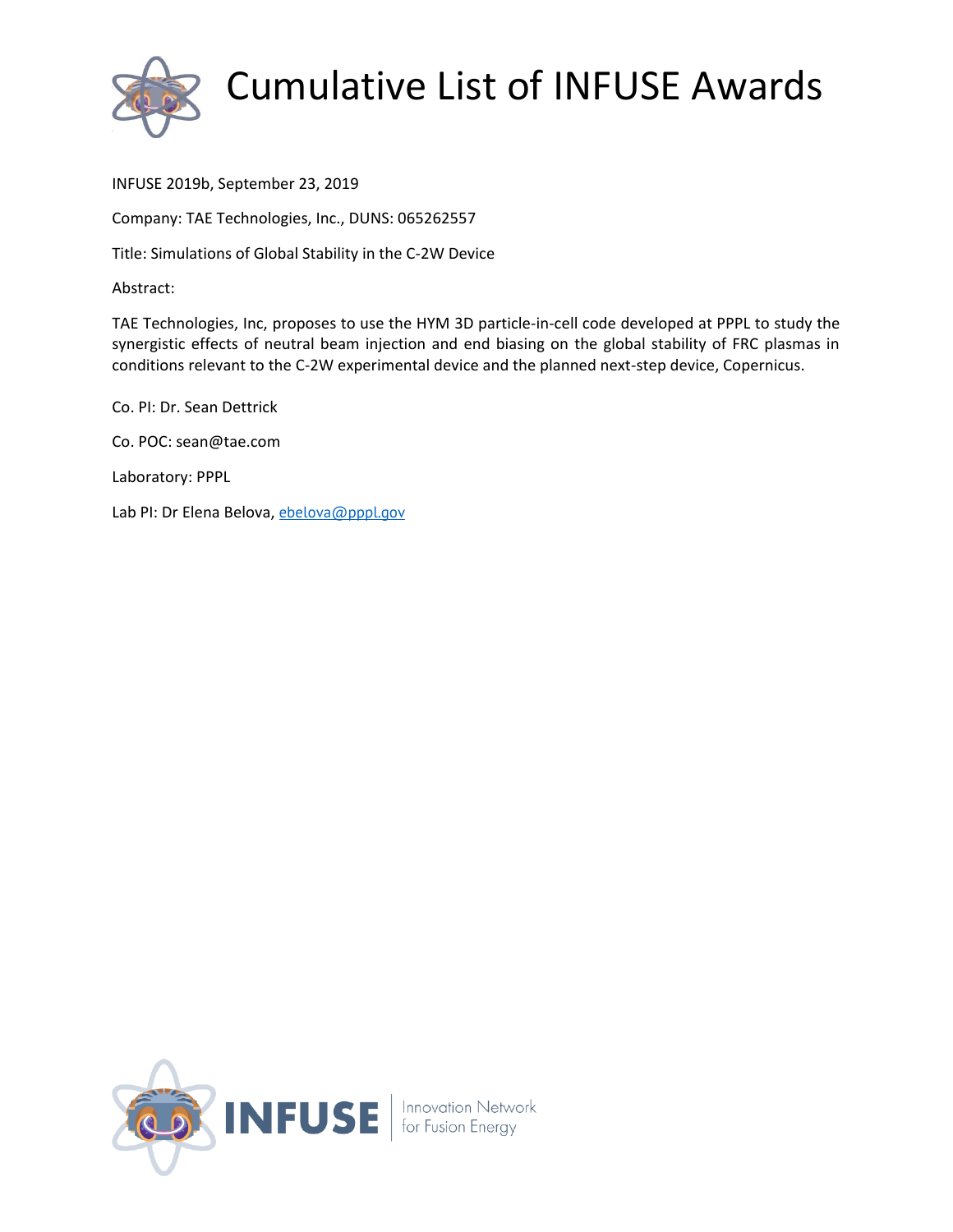

INFUSE 2019b, September 23, 2019

Company: TAE Technologies, Inc., DUNS: 065262557

Title: Doppler-Free Saturation Spectroscopy (DFSS) for Magnetic and Electric Field Measurements in an FRC plasma

Abstract:

The proposal will examine the feasibility of implementing Doppler Free Saturation Spectroscopy (DFSS) to measure the magnetic and electric fields profiles in the Field Reversed Configuration (FRC) plasma of TAE's C-2W device. There are two primary objectives,

1) An error analysis will be conducted to determine the minimum magnetic and electric field that can be determined by DFSS, and measurement uncertainty as a function of magnetic and electric field magnitude and direction. Potential sources of systematic error will be identified using C-2W plasma parameters. 2) Recommend preliminary design for the DFSS system based on C-2W machine parameters, accessibility, and the desired spatial and temporal resolution.

Co. PI: Dr. Deepak Gupta

Co. POC: dgupta@tae.com

Laboratory: ORNL

Lab PI: Dr. Elijah Martin, martineh@ornl.gov